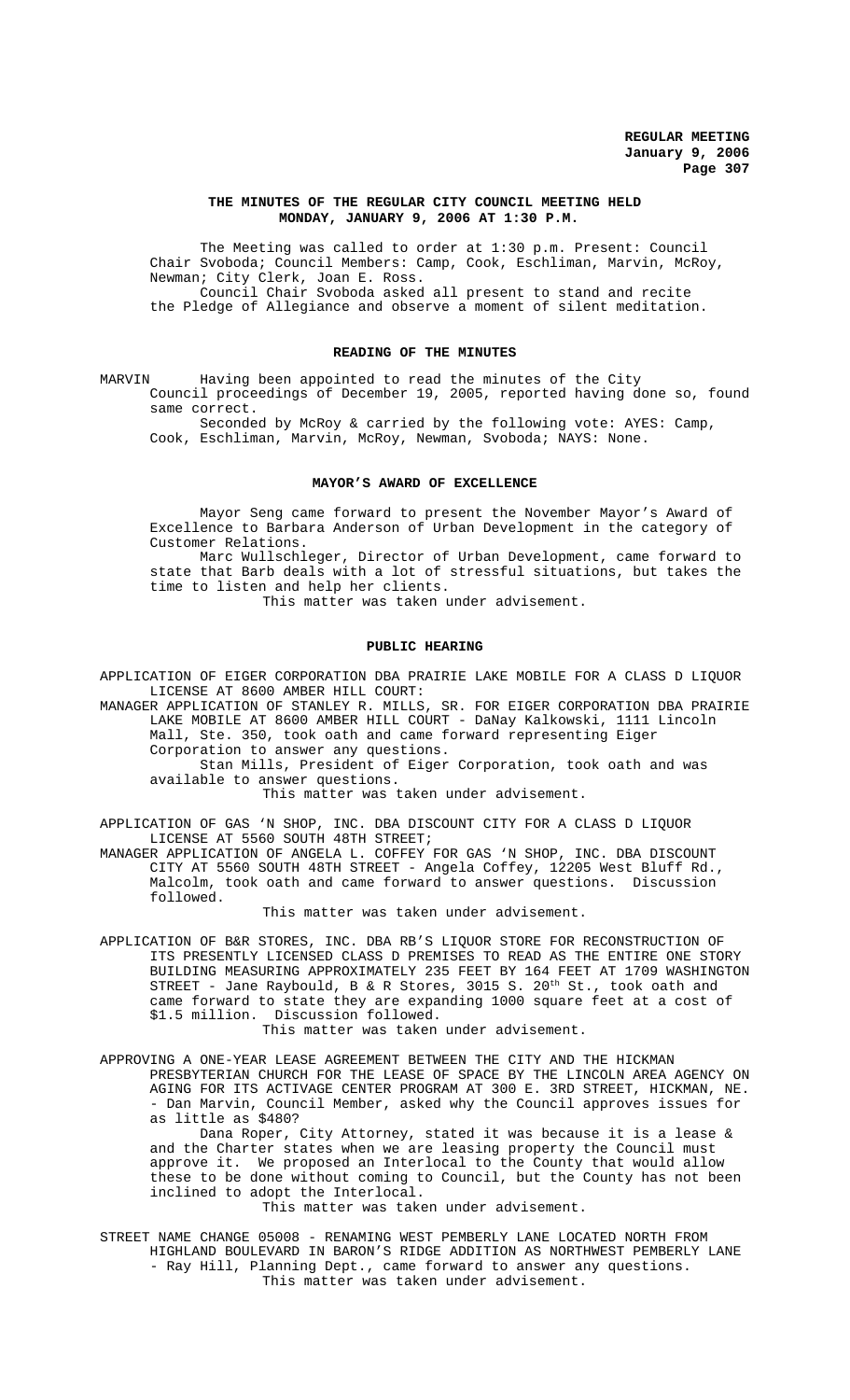STREET VACATION 05011 - VACATING THE WEST EAST SEVEN (7) FEET OF 23RD STREET BETWEEN VINE AND U STREETS - Mike Morosin, 2055 "S" Street, came forward to ask what the purpose and benefit of this vacation was since parking was already a problem in this area. Ray Hill, Planning Dept., stated this vacation will not change the street configuration at all. The right-of-way is larger than the typical

residential street and they are vacating a portion of it to allow for the completion of the redevelopment project between  $23^{rd}$  &  $24^{th}$  Street. Patti Newman, Council Member, asked Mr. Hill to address the sidewalk issue.

Mr. Hill stated the sidewalk issue is resolved so there are sidewalks serving the entire block. This matter was taken under advisement.

AUTHORIZING ACCEPTANCE OF A DONATION OF APPROXIMATELY 8.3 ACRES OF LAND FOR EXTENSION OF THE ANTELOPE CREEK TRAIL AND OPEN SPACE GENERALLY LOCATED ALONG ANTELOPE CREEK NORTHERLY OF PIONEERS BLVD. - Terry Genrich, Parks and Recreation Department, stated funding is in place to actually build this trail all the way from Holmes Lake to Highway 2. Mr. Hamann has donated the property needed for an easement across his property plus some additional land for the improvement of Holmes Lake Watershed and Antelope Creek.

This matter was taken under advisement.

MARVIN Moved to waive the rules to have public hearing and action on Bill No. 06R-4 this date.

Seconded by McRoy & carried by the following vote: AYES: Camp, Cook, Eschliman, Marvin, McRoy, Newman, Svoboda; NAYS: None.

AUTHORIZING THE USE OF PUBLIC RIGHT-OF-WAY BY THE LINCOLN ARTS COUNCIL TO TEMPORARILY PLACE 22 PIECES OF SCULPTURE AND OTHER ART FORMS COMMISSIONED AS PART OF THE YWCA'S STARART PROJECT AT VARIOUS LOCATIONS IN LINCOLN - Liz Shea-McCoy, 2700 Sheridan Blvd., stated this is not a Lincoln Arts Council Project it is a public arts project sponsored by the YWCA.

Tari Hendrichsen-Sweeney, 3310 S. 27<sup>th</sup> Street, YWCA staff member, acknowledged the helpfulness of the Public Works Department and the Parks and Recreation Department. The funds are to be used for the YWCA Outreach Program and the artists.

This matter was taken under advisement.

**\*\* END OF PUBLIC HEARING \*\***

#### **MISCELLANEOUS**

Mike Morosin, 2055 "S" Street, came forward to welcome the City Council back from the holidays. This matter was taken under advisement.

# **COUNCIL ACTION**

## **LIQUOR RESOLUTIONS**

APPLICATION OF EIGER CORPORATION DBA PRAIRIE LAKE MOBILE FOR A CLASS D LIQUOR LICENSE AT 8600 AMBER HILL COURT - CLERK read the following resolution, introduced by Jon Camp, who moved its adoption for approval: A-83692 BE IT RESOLVED by the City Council of the City of Lincoln,

Nebraska:

That after hearing duly had as required by law, consideration of the facts of this application, the Nebraska Liquor Control Act, and the pertinent City ordinances, the City Council recommends that the application of Eiger Corporation dba Prairie Lake Mobile for a Class "D" liquor license at 8600 Amber Hill Court, Lincoln, Nebraska, for the license period ending April 30, 2006, be approved with the condition that the premise complies in every respect with all city and state regulations. The City Clerk is directed to transmit a copy of this resolution to the Nebraska Liquor Control Commission. Introduced by Jon Camp

Seconded by Newman & carried by the following vote: AYES: Camp, Cook, Eschliman, Marvin, McRoy, Newman, Svoboda; NAYS: None.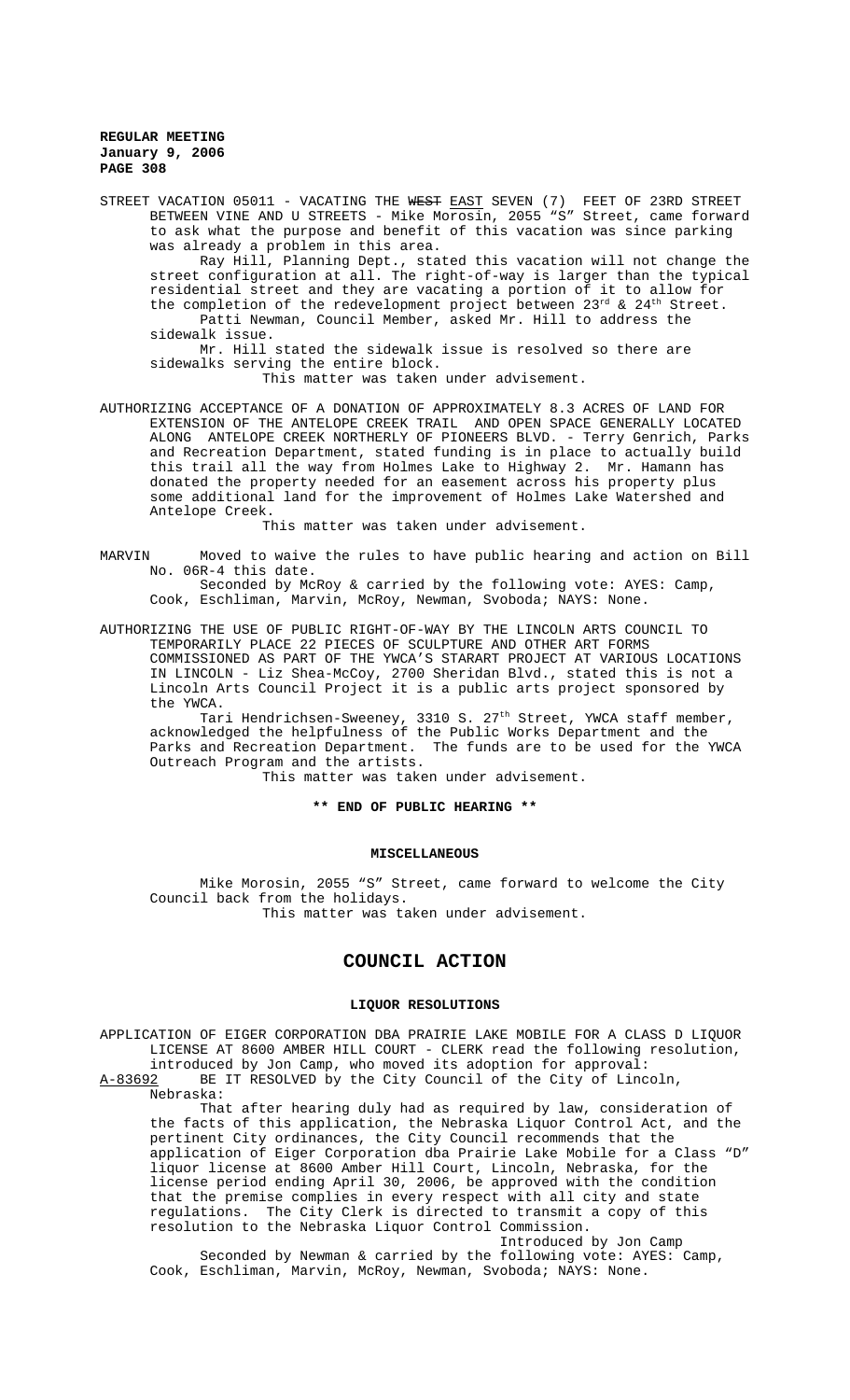MANAGER APPLICATION OF STANLEY R. MILLS, SR. FOR EIGER CORPORATION DBA PRAIRIE LAKE MOBILE AT 8600 AMBER HILL COURT - - CLERK read the following

resolution, introduced by Jon Camp, who moved its adoption for approval: A-83693 WHEREAS, Eiger Corporation dba Prairie Lake Mobile located at 8600 Amber Hill Court, Lincoln, Nebraska has been approved for a Retail Class "D" liquor license, and now requests that Stanley R. Mills, Sr. be named manager;

WHEREAS, Stanley R. Mills, Sr. appears to be a fit and proper person to manage said business.

NOW, THEREFORE, BE IT RESOLVED by the City Council of the City of Lincoln, Nebraska:

That after hearing duly had as required by law, consideration of the facts of this application, the Nebraska Liquor Control Act, and the pertinent City ordinances, the City Council recommends that Stanley R. Mills, Sr. be approved as manager of this business for said licensee. The City Clerk is directed to transmit a copy of this resolution to the Nebraska Liquor Control Commission.

Introduced by Jon Camp Seconded by Newman & carried by the following vote: AYES: Camp, Cook, Eschliman, Marvin, McRoy, Newman, Svoboda; NAYS: None.

APPLICATION OF GAS 'N SHOP, INC. DBA DISCOUNT CITY FOR A CLASS D LIQUOR LICENSE AT 5560 SOUTH 48TH STREET - CLERK read the following

resolution, introduced by Jon Camp, who moved its adoption for approval:<br>A-83694 BE IT RESOLVED by the City Council of the City of Lincoln, BE IT RESOLVED by the City Council of the City of Lincoln, Nebraska:

That after hearing duly had as required by law, consideration of the facts of this application, the Nebraska Liquor Control Act, and the pertinent City ordinances, the City Council recommends that the application of Gas 'N Shop, Inc. dba Discount City for a Class "D" liquor license at 5560 South 48th Street, Lincoln, Nebraska, for the license period ending April 30, 2006, be approved with the condition that the premise complies in every respect with all city and state regulations. The City Clerk is directed to transmit a copy of this resolution to the Nebraska Liquor Control Commission.

Introduced by Jon Camp Seconded by Newman & carried by the following vote: AYES: Camp, Cook, Eschliman, Marvin, McRoy, Newman, Svoboda; NAYS: None.

MANAGER APPLICATION OF ANGELA L. COFFEY FOR GAS 'N SHOP, INC. DBA DISCOUNT CITY AT 5560 SOUTH 48TH STREET - CLERK read the following resolution,

introduced by Jon Camp, who moved its adoption for approval:<br>A-83695 WHEREAS, Gas 'N Shop, Inc. dba Discount City located a WHEREAS, Gas 'N Shop, Inc. dba Discount City located at 5560 South 48th Street, Lincoln, Nebraska has been approved for a Retail Class "D" liquor license, and now requests that Angela L. Coffey be named manager; WHEREAS, Angela L. Coffey appears to be a fit and proper person to manage said business.

NOW, THEREFORE, BE IT RESOLVED by the City Council of the City of Lincoln, Nebraska:

That after hearing duly had as required by law, consideration of the facts of this application, the Nebraska Liquor Control Act, and the pertinent City ordinances, the City Council recommends that Angela L. Coffey be approved as manager of this business for said licensee. The City Clerk is directed to transmit a copy of this resolution to the Nebraska Liquor Control Commission.

Introduced by Jon Camp Seconded by Newman & carried by the following vote: AYES: Camp, Cook, Eschliman, Marvin, McRoy, Newman, Svoboda; NAYS: None.

APPLICATION OF B&R STORES, INC. DBA RB'S LIQUOR STORE FOR RECONSTRUCTION OF ITS PRESENTLY LICENSED CLASS D PREMISES TO READ AS THE ENTIRE ONE STORY BUILDING MEASURING APPROXIMATELY 235 FEET BY 164 FEET AT 1709 WASHINGTON STREET - CLERK read the following resolution, introduced by Jon Camp, who moved its adoption for approval:<br>A-83696 BE IT RESOLVED by the City Cou

BE IT RESOLVED by the City Council of the City of Lincoln, Nebraska:

That after hearing duly had as required by law, consideration of the facts of this application, the Nebraska Liquor Control Act, and the pertinent City ordinances, the City Council recommends that the application of B&R Stores, Inc. dba RB's Liquor Store for reconstruction of its licensed Class D premises to read as the entire one story building measuring approximately 235 feet by 164 feet located at 1709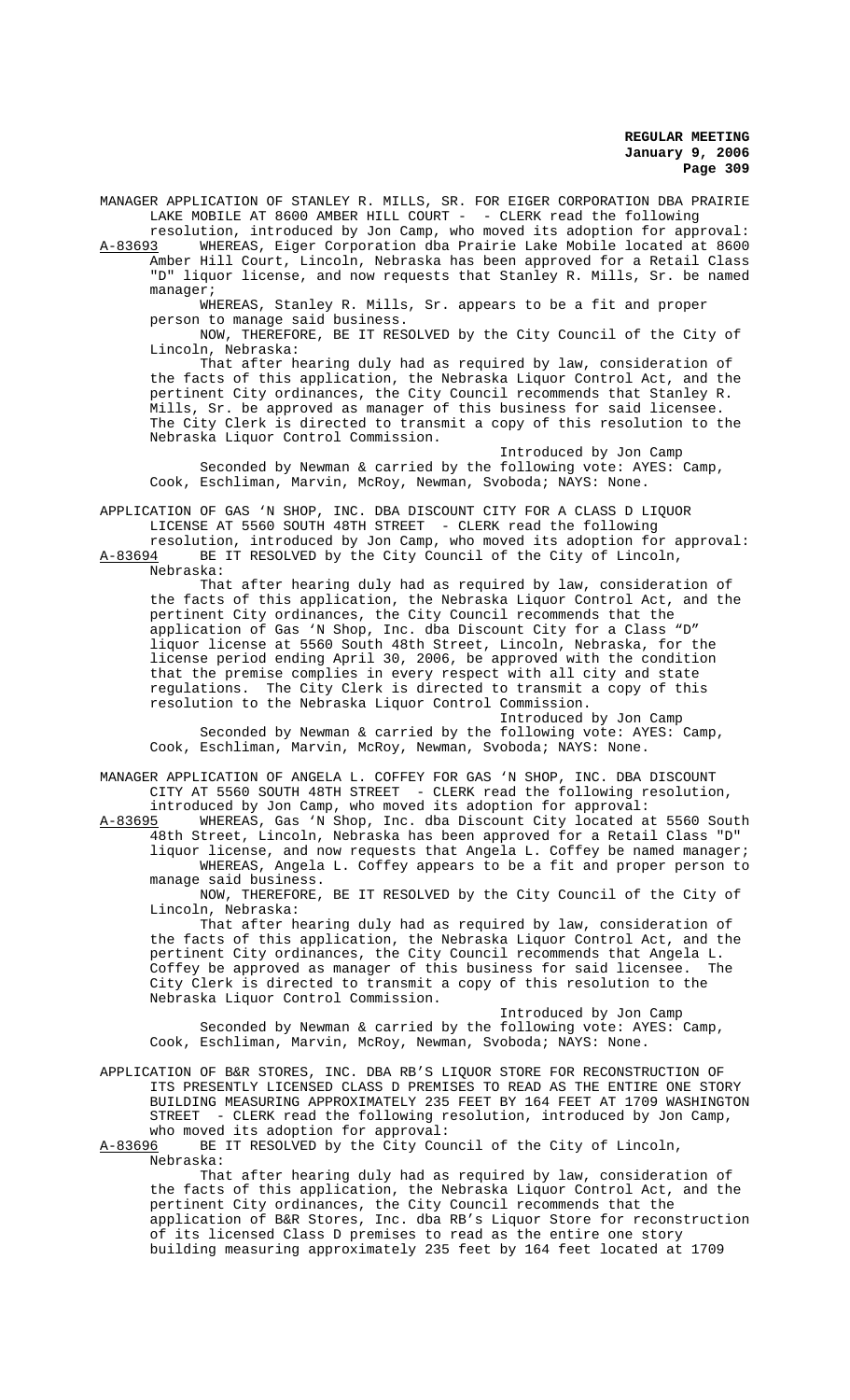> Washington Street, Lincoln, Nebraska, be approved with the condition that the premise complies in every respect with all City and State regulations.

BE IT FURTHER RESOLVED that the City Clerk is directed to transmit a copy of this resolution to the Nebraska Liquor Control Commission. Introduced by Jon Camp Seconded by Newman & carried by the following vote: AYES: Camp, Cook, Eschliman, Marvin, McRoy, Newman, Svoboda; NAYS: None.

### ORDINANCES - 2<sup>ND</sup> READING & ASSOCIATED RESOLUTIONS

- APPROVING A ONE-YEAR LEASE AGREEMENT BETWEEN THE CITY AND THE HICKMAN PRESBYTERIAN CHURCH FOR THE LEASE OF SPACE BY THE LINCOLN AREA AGENCY ON AGING FOR ITS ACTIVAGE CENTER PROGRAM AT 300 E. 3RD STREET, HICKMAN, NE - CLERK read an ordinance, introduced by Dan Marvin, accepting and approving a Lease Agreement between the City of Lincoln and the Hickman Presbyterian Church for the lease of office space by the Lincoln Area Agency on Aging for its ActivAge Center program at 300 E. 3<sup>rd</sup> Street, Hickman, NE for a one-year term beginning September 1, 2005, the second time.
- STREET NAME CHANGE 05008 RENAMING WEST PEMBERLY LANE LOCATED NORTH FROM HIGHLAND BOULEVARD IN BARON'S RIDGE ADDITION AS NORTHWEST PEMBERLY LANE - CLERK read an ordinance, introduced by Dan Marvin, changing the name of West Pemberly Lane to Northwest Pemberly Lane located north from Highland Boulevard in Baron's Ridge Addition, as recommended by the Street Name Committee, the second time.
- STREET VACATION 05011 VACATING THE WEST EAST SEVEN (7) FEET OF 23RD STREET BETWEEN VINE AND U STREETS - CLERK read an ordinance, introduced by Dan Marvin, vacating the west 7 feet of 23<sup>rd</sup> Street between Vine and U Streets, and retaining title thereto in the City of Lincoln, Lancaster County, Nebraska, the second time.

#### **RESOLUTIONS**

AUTHORIZING ACCEPTANCE OF A DONATION OF APPROXIMATELY 8.3 ACRES OF LAND FOR EXTENSION OF THE ANTELOPE CREEK TRAIL AND OPEN SPACE GENERALLY LOCATED ALONG ANTELOPE CREEK NORTHERLY OF PIONEERS BLVD. - CLERK read the following resolution, introduced by Dan Marvin, who moved its adoption:<br>A-83708 WHEREAS, Donald D. Hamann as trustee of the Phoebe D. Hamann QTIP WHEREAS, Donald D. Hamann as trustee of the Phoebe D. Hamann QTIP Trust has offered to donate approximately 8.3 acres of land located along Antelope Creek generally north of Pioneers Blvd. to the City of Lincoln for use by the Parks and Recreation Department as the route for extension of the Antelope Creek Trail and as open space within the Holmes Lake Watershed; and

WHEREAS, acquisition of this tract of land by the City would further accomplish the goals of the Comprehensive Plan relating to parks, trails and open space; and

WHEREAS, the City has applied for and received approval of Federal Transportation Enhancement Funds to construct the first phase of this trail and acceptance of the donation of the subject property secures the needed right-of-way for the northern section of the trail; and

WHEREAS, public maintenance of this section of Antelope Creek is consistent with the intent to implement best management practices within the Holmes Lake Watershed.

NOW, THEREFORE, BE IT RESOLVED by the City Council of the City of Lincoln, Nebraska:

That, on behalf of the City of Lincoln, Nebraska, the City Council hereby accepts the offer to donate a tract of land as legally described in the Deed of Dedication attached hereto for public park purposes and subject to the terms and conditions contained in said Deed of Dedication from Donald D. Hamann as trustee of the Phoebe D. Hamann QTIP Trust.

BE IT FURTHER RESOLVED that the City Council, on behalf of the City of Lincoln, Nebraska, and its citizens, does hereby express its appreciation and gratitude to Donald D. Hamann as trustee of the Phoebe D. Hamann QTIP Trust for its most gracious donation. Introduced by Dan Marvin

Seconded by Eschliman & carried by the following vote: AYES: Camp, Cook, Eschliman, Marvin, McRoy, Newman, Svoboda; NAYS: None.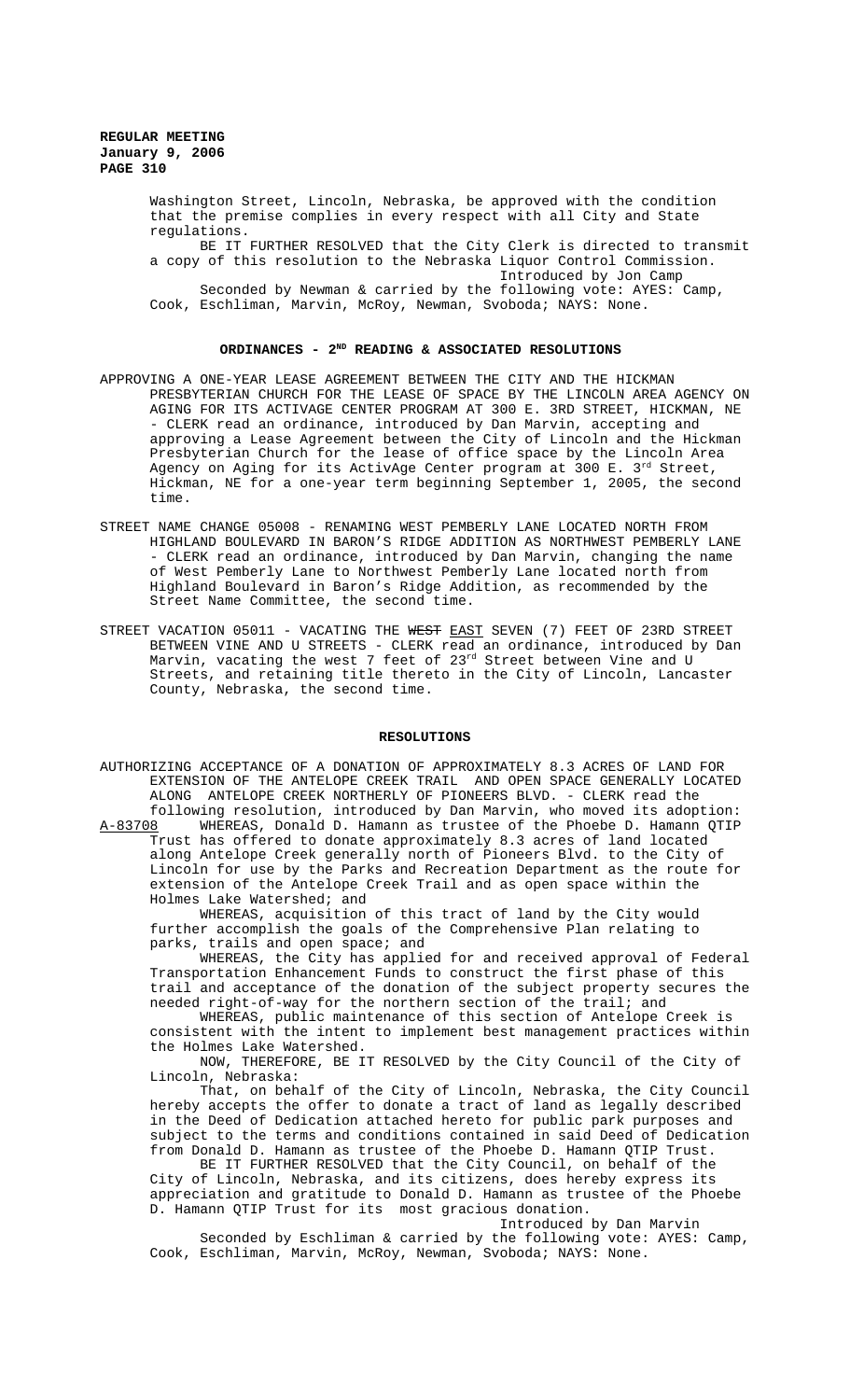AUTHORIZING THE USE OF PUBLIC RIGHT-OF-WAY BY THE LINCOLN ARTS COUNCIL TO TEMPORARILY PLACE 22 PIECES OF SCULPTURE AND OTHER ART FORMS COMMISSIONED AS PART OF THE YWCA'S STARART PROJECT AT VARIOUS LOCATIONS

IN LINCOLN - PRIOR to reading:<br>MARVIN Moved to waive the rules Moved to waive the rules to have public hearing and action on Bill No. 06R-4 this date.

Seconded by McRoy & carried by the following vote: AYES: Camp, Cook, Eschliman, Marvin, McRoy, Newman, Svoboda; NAYS: None.

COOK Moved to amend Bill No. 06R-4 on page 2, after line 22 insert a new paragraph as follows:

l. The Public Works Department and/or Parks and Recreation Department shall have the authority to remove any piece of art that it, in its sole determination, believes endangers the public health, safety, or welfare.

Seconded by McRoy & carried by the following vote: AYES: Camp, Cook, Eschliman, Marvin, McRoy, Newman, Svoboda; NAYS: None.

CLERK Read the following resolution, introduced by Annette McRoy, who moved its adoption:<br>A-83697 WHEREAS, the

A-83697 MHEREAS, the Lincoln YWCA has submitted an application pursuant to Chapter 14.56 of the Lincoln Municipal Code to use certain portions of the public right-of-way at various sites in Lincoln for the placement of 22 pieces of sculpture and other forms of art commissioned as part of the YWCA's StarArt project for a period from January 2006 through April 2006; and

WHEREAS, said application has been reviewed by the Public Works Department and the Urban Design Committee which have recommended approval of said application.

NOW, THEREFORE, BE IT RESOLVED by the City Council of the City of Lincoln, Nebraska:

That the application of the Lincoln YWCA, hereinafter referred to as Permittee, for a permit to install 22 pieces of sculpture and other forms of art as part of the YWCA StarArt project upon portions of the public right-of-way at various locations in Lincoln as set out on the attached site maps is approved pursuant to Chapter 14.56 of the Lincoln Municipal Code subject to the following conditions:

a. That such space shall only be used for the works of art specified on the permit in accordance with the requirements of Chapter 14.56.

b. That such use is temporary and that the user requires no right, title, or interest in the space permitted to be used.

c. That the space granted hereunder shall be vacated upon demand by the City Council and its use discontinued by the Permittee, with no recourse against the City for any loss or damage occasioned by any such requirement.

d. That if any such space not be vacated and such use not be discontinued by the time specified, the City may remove from such space any work left thereon at the risk and expense of the Permittee.

e. That the permit issued pursuant to this Section is a personal privilege and may not be transferred or alienated voluntarily or involuntarily.

f. No advertising shall be permitted on any work of art except to identify the work, the name of the artist, and donor of the work of art, and shall in all respects comply with the provisions of Titles 22 and 27 of this Code regulating signage.<br>g. The work of art shall be lo

The work of art shall be located only in the exact location described in the application.

h. The Permittee shall be responsible for any damage or repairs to public property caused by the installation or removal of any work of art.

All installations shall be under the supervision of the City Sidewalk Inspector and the City Sidewalk Inspector shall determine the method of placement of the work of art or any supporting, anchoring, or enclosing structure for the work of art requiring placement in the sidewalk or other right-of-way surface.

j. The Urban Development Department shall monitor the condition of the work of art. The Permittee shall be responsible for properly

maintaining the work of art so as to preserve its quality and value.<br>
k. The Permittee shall be responsible for any authorized The Permittee shall be responsible for any authorized removal or pruning of trees or shrubs and such work shall only be done by a licensed and insured arborist.

The Permittee shall sign and return the City's letter of acceptance to the City Clerk prior to placement of the works of art in the public right-of-way.

Introduced by Annette McRoy Seconded by Newman & carried by the following vote: AYES: Camp, Cook, Eschliman, Marvin, McRoy, Newman, Svoboda; NAYS: None.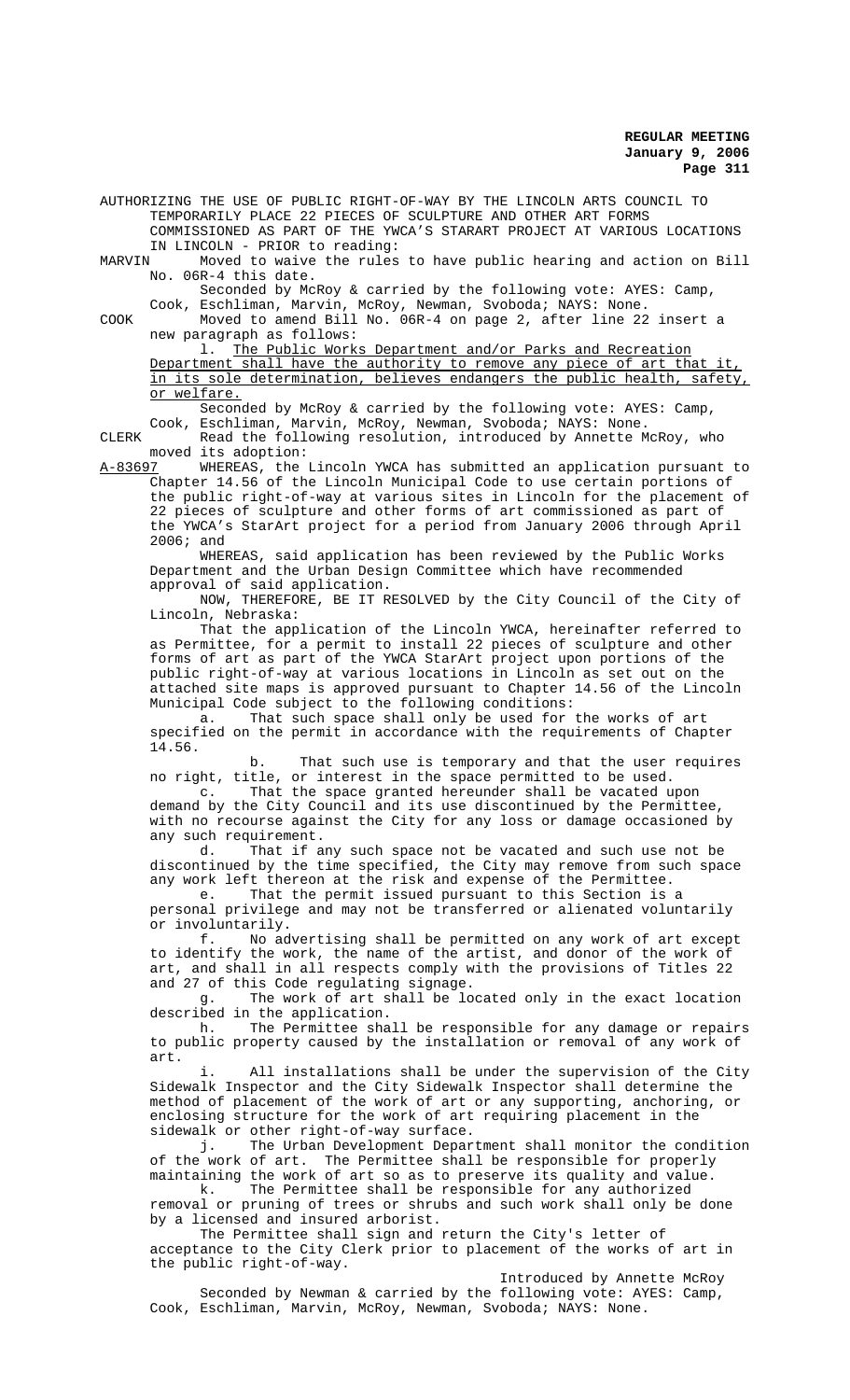#### **PETITIONS & COMMUNICATIONS**

THE FOLLOWING HAVE BEEN REFERRED TO THE PLANNING DEPT. : Change of Zone 05078 - App. of Director of Planning Dept. for an amendment to Sections 27.37.020, 27.37.030 and 27.63.630 of the Lincoln Municipal Code as it relates to the regulation of theater complexes. Special Permit 1866A - Administrative amendment to Special Permit #1866 requested by Alltel Communications of Nebraska, Inc. to allow an extension of a wireless facility on property at 2401 N. 48<sup>th</sup> Street.

SETTING THE HEARING DATE OF MONDAY, JANUARY 30, 2006 AT 5:30 P.M. FOR THE APP. OF PARKER'S RIB RANCH DBA RIB RANCH FOR A CLASS I LIQUOR LICENSE AT 6440 O STREET - CLERK read the following resolution, introduced by Annette McRoy, who moved its adoption:

A-83698 BE IT RESOLVED by the City Council, of the City of Lincoln, that a hearing date is hereby set for Mon., January 30, 2006 at 5:30 p.m. or as soon thereafter as possible in the City Council Chambers, County-City Building, 555 S. 10<sup>th</sup> St., Lincoln, NE, for Application of Parker's Rib Ranch dba Rib Ranch for a Class I liquor license at 6440 O Street. If the Police Dept. is unable to complete the investigation by said time, a new hearing date will be set.

Introduced by Annette McRoy Seconded by Camp & carried by the following vote: AYES: Camp, Cook, Eschliman, Marvin, McRoy, Newman, Svoboda; NAYS: None.

## **REPORTS OF CITY OFFICERS**

- CLERK'S LETTER AND MAYOR'S APPROVAL OF ORDINANCES & RESOLUTIONS PASSED BY COUNCIL ON DECEMBER 19, 2005 - CLERK presented said report which was placed on file in the Office of the City Clerk.
- REPORT FROM CITY TREASURER OF CITY CASH ON HAND AT THE CLOSE OF BUSINESS NOVEMBER 30, 2005 - CLERK presented said report which was placed on file in the Office of the City Clerk. **(5-21)**
- APPROVING THE DISTRIBUTION OF FUNDS REPRESENTING INTEREST EARNINGS ON SHORT-TERM INVESTMENTS OF IDLE FUNDS DURING THE MONTH ENDED NOVEMBER 30, 2005 - CLERK read the following resolution, introduced by Annette McRoy, who moved its adoption:<br><u>A-83699</u> BE IT RESOLVE
- BE IT RESOLVED by the City Council of the City of Lincoln, Nebraska:

That during the month ended November 30, 2005, \$660,775.72 was earned from the investments of "IDLE FUNDS". The same is hereby distributed to the various funds on a pro-rata basis using the balance of each fund and allocating a portion of the interest on the ratio that such balance bears to the total of all fund balances.

Introduced by Annette McRoy Seconded by Camp & carried by the following vote: AYES: Camp, Cook, Eschliman, Marvin, McRoy, Newman, Svoboda; NAYS: None.

- LINCOLN WATER & WASTEWATER SYSTEM RECAPITULATION OF DAILY RECEIPTS FOR NOVEMBER 2005 REVISED TO REFLECT 30 DAYS IN NOVEMBER INSTEAD OF 31 CLERK presented said report which was placed on file in the Office of the City Clerk. **(8-71)**
- LINCOLN WATER & WASTEWATER SYSTEM RECAPITULATION OF DAILY CASH RECEIPTS FOR DECEMBER 2005 - CLERK presented said report which was placed on file in the Office of the City Clerk. **(8-71)**
- REPORT FROM LINCOLN WATER SYSTEM OF FINANCIAL STATEMENTS & SCHEDULES FOR THE FISCAL YEAR ENDED AUGUST 31, 2005 - CLERK presented said report which was placed on file in the Office of the City Clerk.
- REPORT FROM CITY TREASURER OF TELECOMMUNICATION OCCUPATION TAX FOR THE MONTH OF OCTOBER, 2005: NEW CINGULAR, CRICKET, AT&T COMM. OF MIDWEST, USCOC FO GREATER IOWA, CELLULAR ONE, NEBRASKA TECHNOLOGY & TELECOMM., 360NETWORKS (USA), ONSTAR, TANS NAT'L COMM. INTERNATIONAL, BELL-ATLANTIC, QWEST, VIRGIN MOBILE USA, WORKING ASSETS, TELECORP, BUSINESS PRODUCTS SOLUTIONS, LIBERTY WIRELESS, UCN, BT AMERICAS, NORSTAN NETWORK, GLOBAL CROSSING, CINCINNATI BELL ANY DISTANCE, XO COMM., VERIZON SELECT, VOICECOM, PRIMIS, ADVANCED TEL, MCLEODUSA, ACN, INTELLICALL, NETWORK BILLING, ONE CALL, GUARANTEED PHONE, BROADWING, TRACFONE WIRELESS, KDDI AMERICA, T-NETIX, IBM GLOBAL, QUANTUM SHIFT; NOVEMBER 2005: NEXTEL PARTNERS, MCI WORLDCOM, SPRINT SPECTRUM, SPRINT COMM, CELLULAR ONE, TWC INFO, ALLTEL COMM. OF NEBRASKA, ALLTEL SYSTEMS OF MIDWEST, ALLTEL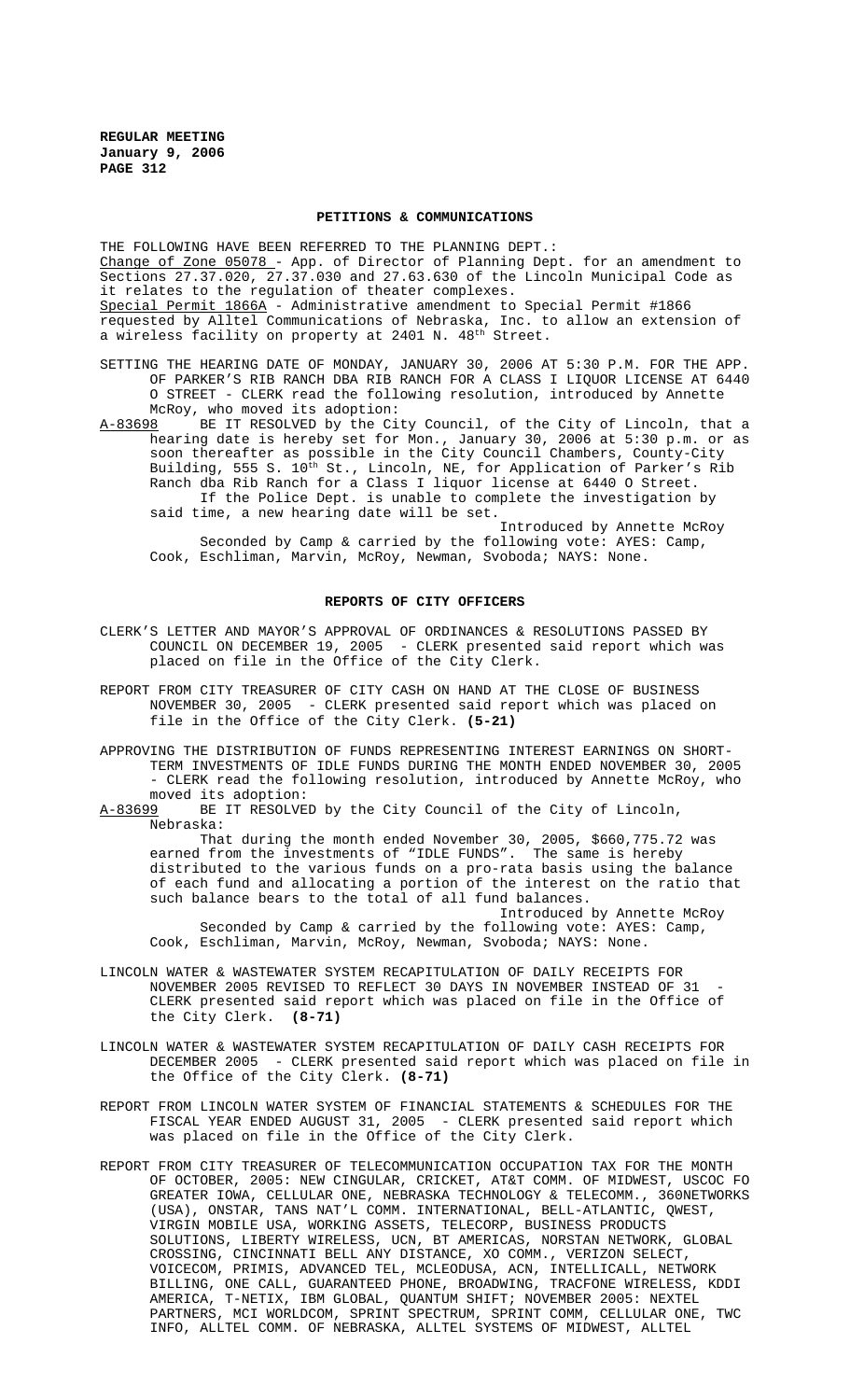NEBRASKA, SBC LONG DISTANCE, TRI-M, ACCERIS MANAGEMENT & ACQUISITION, LDMI, NOS, GTC, ZONE TELECOM., LIGHTYEAR NETWORK SOLUTIONS, GLOBALCOM, AFFINITY, NEXTEL WEST, NORSTAN NETWORK, EXCEL, 360NETWORKS (USA), VARTEC, NOSVA, ACCERIS, ATS MOBILE - CLERK presented said report which was placed on file in the Office of the City Clerk. **(20)**

REPORT FROM CITY TREASURER OF FRANCHISE TAX FOR THE MONTH OF NOVEMBER 2005 FROM AQUILA - CLERK presented said report which was placed on file in the Office of the City Clerk. **(16-1)**

APPOINTING KACI LYNCH AND GIOVANNI JONES TO THE LINCOLN-LANCASTER WOMEN'S COMMISSION FOR TWO-YEAR TERMS EXPIRING JANUARY 1, 2008 - CLERK read the following resolution, introduced by Dan Marvin, who moved its adoption:<br>A-83700 BE IT RESOLVED by the City Council of the City of Lincoln, BE IT RESOLVED by the City Council of the City of Lincoln,

Nebraska:

That the appointment of Kaci Lynch and Giovanni Jones to the Lincoln-Lancaster Women's Commission for two-year terms expiring January 1, 2008 is hereby approved.

Introduced by Dan Marvin Seconded by Camp & carried by the following vote: AYES: Camp, Cook, Eschliman, Marvin, McRoy, Newman, Svoboda; NAYS: None.

REAPPOINTING JEANNINE FALTER AND BETHINA MOORE TO THE LINCOLN-LANCASTER WOMEN'S COMMISSION FOR TWO-YEAR TERMS EXPIRING JANUARY 1, 2008 - CLERK read the following resolution, introduced by Dan Marvin, who moved its adoption:<br>A-83701 BE

BE IT RESOLVED by the City Council of the City of Lincoln, Nebraska:

That the reappointment of Jeannine Falter and Bethina Moore to the Lincoln-Lancaster Women's Commission for two-year terms expiring January 1, 2008 is hereby approved.

Introduced by Dan Marvin Seconded by Camp & carried by the following vote: AYES: Camp, Cook, Eschliman, Marvin, McRoy, Newman, Svoboda; NAYS: None.

REAPPOINTING PATTY MCMANUS TO THE LINCOLN ELECTRIC SYSTEM ADMINISTRATIVE BOARD FOR A THREE-YEAR TERM EXPIRING DECEMBER 31, 2008 - CLERK read the following resolution, introduced by Dan Marvin, who moved its adoption:<br>A-83702 BE IT RESOLVED by the City Council of the City of Lincoln, BE IT RESOLVED by the City Council of the City of Lincoln, Nebraska:

That the reappointment of Patty McManus to the Lincoln Electric System Administrative Board for a three-year term expiring December 31, 2008 is hereby approved.

Introduced by Dan Marvin Seconded by Camp & carried by the following vote: AYES: Camp, Cook, Eschliman, Marvin, McRoy, Newman, Svoboda; NAYS: None.

# ORDINANCES - 1<sup>st</sup> READING

- AMENDING ORDINANCE NO. 18493, PASSED BY THE CITY COUNCIL ON JANUARY 31, 2005, TO CORRECT THE LEGAL DESCRIPTION FOR THE VACATION OF NORTH 44TH STREET TO MOVE THE BEGINNING POINT FOR THE VACATION OF WALKER AVENUE 50 FEET EAST OF THE EAST LINE OF N. 43RD STREET IN ORDER TO RETAIN ACCESS TO WALKER AVENUE FOR LOTS 6 AND 7, BLOCK 43, PITCHER & BALDWINS 2ND ADDITION TO UNIVERSITY PLACE - CLERK read an ordinance, introduced by Annette McRoy, amending Ordinance 18493 passed by the City Council of the City of Lincoln, Nebraska on January 31, 2005, as amended by Ordinance No. 18538 passed by the City Council of the City of Lincoln on May 16, 2005, vacating a portion G.M. Barnes Subdivision, Pitcher and Baldwin's Second Addition to University Place, and University Place Addition located within the UNL East Campus and vacating portions of Leighton Avenue, North 40<sup>th</sup> Street, North 41<sup>st</sup> Street, North 42<sup>nd</sup> Street, North  $43^{\text{rd}}$  Street, North  $44^{\text{th}}$  Street and Walker Avenue, generally located between North 33<sup>rd</sup> Street and North  $45^{\rm th}$  Street and between Leighton Avenue and Huntington Avenue, Lincoln, Lancaster County, Nebraska, and retaining title thereto in the City of Lincoln, Nebraska, the first time.
- CHANGE OF ZONE 05042 APPLICATION OF RIDGE DEVELOPMENT COMPANY FOR A CHANGE OF ZONE FROM O-3 OFFICE PARK DISTRICT TO B-2 PLANNED NEIGHBORHOOD BUSINESS DISTRICT ON PROPERTY GENERALLY LOCATED AT S. 14TH STREET AND PINE LAKE ROAD. (RELATED ITEMS: 06-3, 06R-8) - CLERK read an ordinance, introduced by Annette McRoy, amending the Lincoln Zoning District Maps attached to and made a part of Title 27 of the Lincoln Municipal Code, as provided by Section 27.05.020 of the Lincoln Municipal Code, by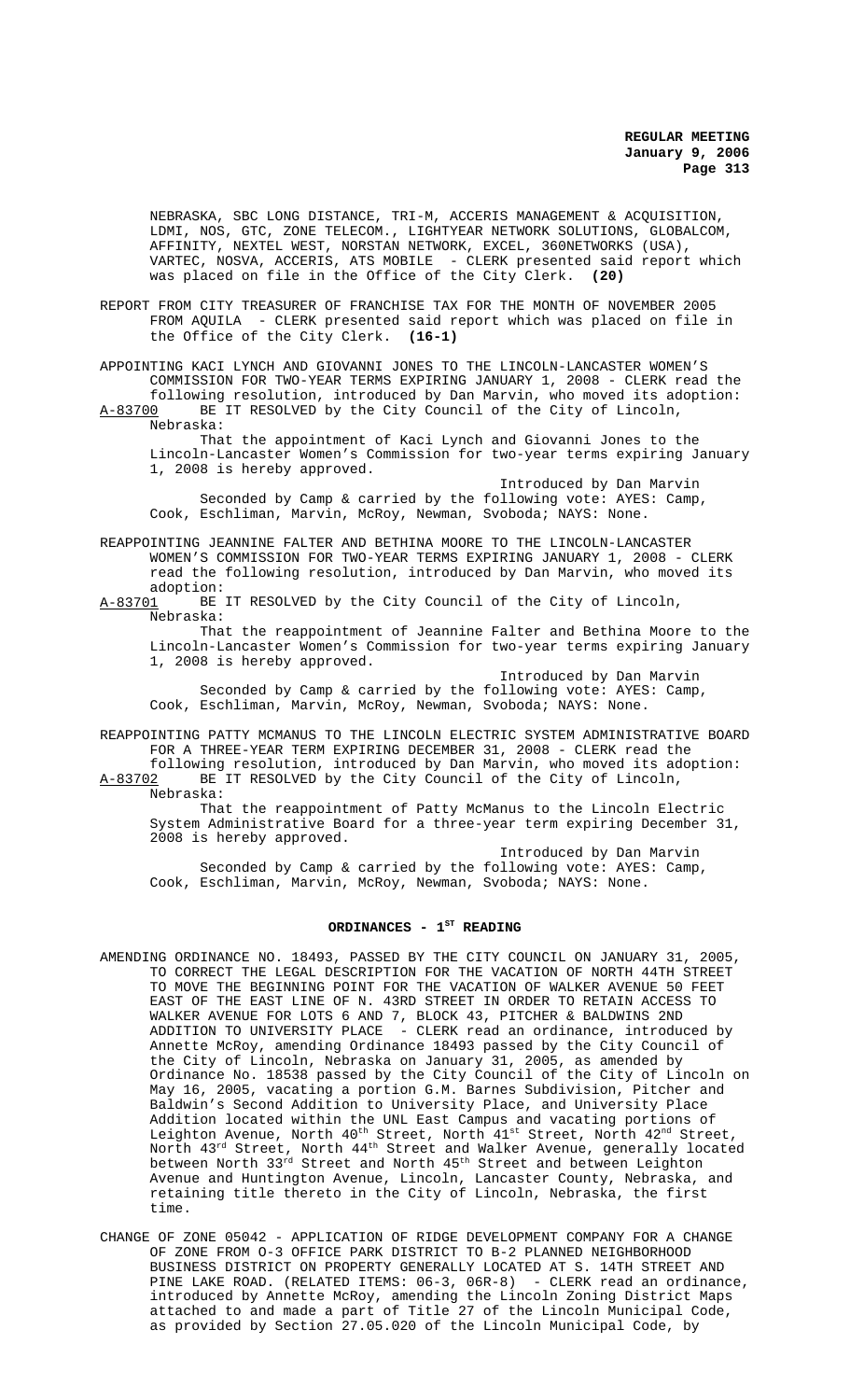changing the boundaries of the districts established and shown thereon, the first time.

- USE PERMIT 89C APPLICATION OF RIDGE DEVELOPMENT COMPANY TO DEVELOP 183,980 SQ. FT. OF RETAIL, RESTAURANT, BANK AND OFFICE USES, WITH ADJUSTMENTS TO THE REQUIRED YARD SETBACKS AND TO ALLOW LOTS WITHOUT FRONTAGE TO A PUBLIC STREET OR PRIVATE ROADWAY, ON PROPERTY GENERALLY LOCATED AT SOUTH 14TH STREET AND PINE LAKE ROAD. (RELATED ITEMS: 06-3, 06R-8) (ACTION DATE: 1/30/06).
- STREET NAME CHANGE 05009 RENAMING WILDRYE DRIVE AS WILDRYE ROAD IN FALLBROOK 12TH ADDITION - CLERK read an ordinance, introduced by Annette McRoy, changing the name of Wildrye Drive to Wildrye Road located in Fallbrook 12<sup>th</sup> Addition as recommended by the Street Name Committee, the first time.
- CHANGE OF ZONE 04066 AMENDING TITLE 27 OF THE LINCOLN MUNICIPAL CODE RELATING TO ZONING BY AMENDING SECTIONS 27.26.080, 27.31.090, 27.37.060, 27.39.070, 27.41.080, 27.43.080, 27.45.070, 27.47.070, 27.49.080, AND 27.51.090 TO REDUCE THE REQUIRED FRONT YARD IN THE B-2, B-5, H-1, H-2, H-3, H-4, I-2, AND I-3 ZONING DISTRICTS TO 20 FEET, AND TO PROVIDE IN THE O-2, B-2, B-5, H-4, I-1, I-2, AND I-3 DISTRICTS THAT ANY DRIVEWAYS WHICH INTERSECT THE FRONT YARD SHALL BE PERPENDICULAR TO THE STREET; BY AMENDING SECTION 27.67.030 TO ELIMINATE PARKING IN THE FRONT YARD IN THE I-2 ZONING DISTRICT; AND BY AMENDING SECTIONS 27.29.080, 27.33.080, 27.39.070, 27.41.080, AND 27.43.080 TO REQUIRE A SIX-FOOT LANDSCAPE STRIP ON EACH SIDE OF A LOT ABUTTING A PUBLIC STREET OR PRIVATE ROADWAY IN THE B-1, B-3, H-1, H-2, AND H-3 ZONING DISTRICTS; BY AMENDING SECTION 27.71.030 TO ELIMINATE DRIVEWAYS IN THE FRONT AND SIDE YARDS WHEN USED TO PROVIDE ACCESS TO GASOLINE PUMP ISLANDS, TO ELIMINATE DRIVEWAYS IN FRONT AND SIDE YARDS IN THE B-1, H-1, H-2, OR H-3 ZONING DISTRICTS, AND TO ELIMINATE VEHICLE STACKING FOR DRIVE-IN FACILITIES WITHIN THE REQUIRED SIDE YARD; BY REPEALING SECTION 27.71.035 TO ELIMINATE GASOLINE PUMPS IN THE FRONT YARD; BY ADDING NEW SECTIONS NUMBERED 27.26.065, 27.27.055, 27.28.065, 27.29.065, 27.31.075, 27.33.065, 27.37.045, 27.39.055, 27.41.065, 27.43.065, 27.45.055, 27.47.055, 27.49.065, AND 27.51.075 TO ADD PEDESTRIAN CIRCULATION REGULATIONS IN THE O-2, O-3, R-T, B-1, B-2, B-3, B-5, H-1, H-2, H-3, H-4, I-1, I-2, AND I-3 ZONING DISTRICTS, RESPECTIVELY; BY AMENDING SECTIONS 27.63.080 AND 27.63.200 TO REQUIRE HEALTH CARE FACILITIES AND CLUBS TO CONSTRUCT ON-SITE PEDESTRIAN CIRCULATION SIDEWALK SYSTEMS; AMENDING SECTION 27.81.010 TO CLARIFY THAT NO BUILDING SHALL BE ERECTED, ENLARGED OR RECONSTRUCTED NOR SHALL ANY STRUCTURE OR LAND BE USED EXCEPT IN CONFORMANCE WITH THE DESIGN STANDARDS FOR ZONING REGULATIONS AND TO GOVERN PEDESTRIAN CIRCULATION. (RELATED ITEMS: 06-5, 06R-9, 06-6) - CLERK read an ordinance, introduced by Annette McRoy, amending Title 27 of the Lincoln Municipal Code relating to zoning by amending Sections 27.26.080, 27.31.090, 27.37.060, 27.39.070, 27.41.080, 27.43.080, 27.45.070, 27.47.070, 27.49.080, and 27.51.090 to reduce the required front yard in the B-2, B-5, H-1, H-2, H-3, H-4, I-2, and I-3 zoning districts to 20 feet, and to provide in the O-2, B-2, B-5, H-4, I-1, I-2, and I-3 districts that any driveways which intersect the front yard shall be perpendicular to the street; by amending section 27.67.030 to eliminate parking in the front yard in the I-2 zoning district; and by amending sections 27.29.080, 27.33.080, 27.39.070, 27.41.080, and 27.43.080 to require a six-foot landscape strip on each side of a lot abutting a public street or private roadway in the B-1, B-3, H-1, H-2, and H-3 zoning districts; by amending Section 27.71.030 to eliminate driveways in the front and side yards when used to provide access to gasoline pump islands, to eliminate driveways in front and side yards in the B-1, H-1, H-2, or H-3 zoning districts, and to eliminate vehicle stacking for drive-in facilities within the required side yard; by repealing Section 27.71.035 to eliminate gasoline pumps in the front yard; by adding new Sections numbered 27.26.065, 27.27.055, 27.28.065, 27.29.065, 27.31.075, 27.33.065, 27.37.045, 27.39.055, 27.41.065, 27.43.065, 27.45.055, 27.47.055, 27.49.065, and 27.51.075 to add pedestrian circulation regulations in the O-2, O-3, R-T, B-1, B-2, B-3, B-5, H-1, H-2, H-3, H-4, I-1, I-2, and I-3 zoning districts, respectively; by amending Sections 27.63.080 and 27.63.200 to require health care facilities and clubs to construct on-site pedestrian circulation sidewalk systems; amending Section 27.81.010 to clarify that no building shall be erected, enlarged or reconstructed nor shall any structure or land be used except in conformance with the design standards for zoning regulations and to govern pedestrian circulation, the first time.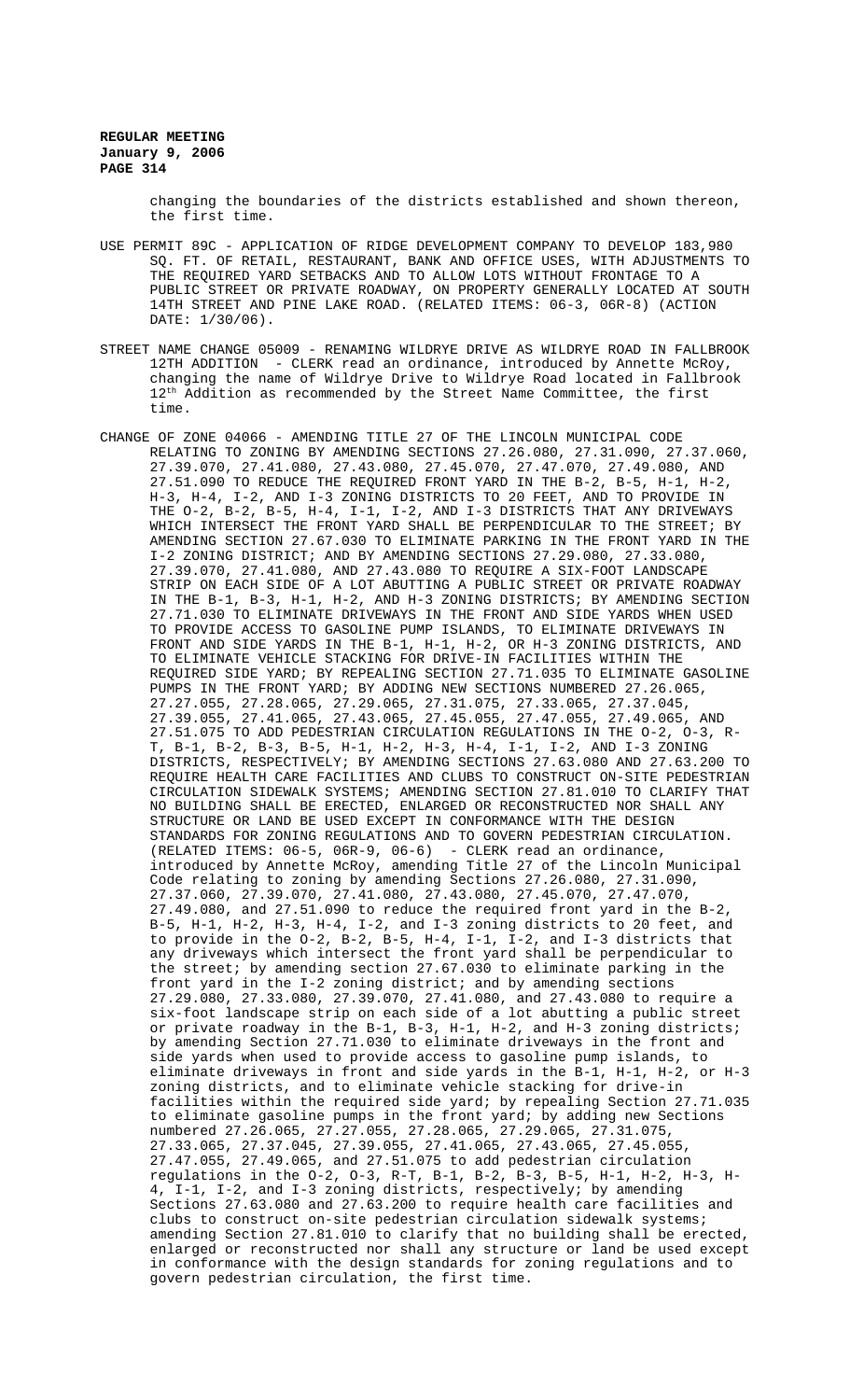- MISC. 04015 AMENDING THE CITY OF LINCOLN DESIGN STANDARDS CHAPTER 1.00 REQUEST FOR WAIVER PROCEDURE, TO REVISE SECTION 1 TO ONLY REQUIRE THAT IMPROVEMENTS SUBSTANTIALLY CONFORM TO DESIGN STANDARDS, TO REVISE SECTION 2 TO ALLOW THE PLANNING DIRECTOR TO APPROVE REQUESTS FOR WAIVERS FROM THE DESIGN STANDARDS, BY ADDING A NEW SECTION 2.1.1 TO PROVIDE FOR AN APPEAL TO THE PLANNING COMMISSION FROM ACTION OF THE PLANNING DIRECTOR APPROVING OR DENYING A REQUEST FOR WAIVER FROM DESIGN STANDARDS, TO REVISE SECTION 2.1.2 TO PROVIDE FOR AN APPEAL TO THE CITY COUNCIL FROM ACTION OF THE PLANNING COMMISSION APPROVING OR DENYING A REQUEST FOR WAIVER OF THE DESIGN STANDARDS, BY REPEALING SECTION 2.2 IN ITS ENTIRETY; AMENDING CHAPTER 3.45 - DESIGN STANDARDS FOR PARKING LOTS, TO REVISE SECTION 3.6 TO PROVIDE THAT PARKING LOTS SHALL BE SCREENED IN ACCORDANCE WITH SECTION 7.1 OF CHAPTER 3.50 OF THE CITY OF LINCOLN DESIGN STANDARDS; AMENDING CHAPTER 3.50 - DESIGN STANDARDS FOR SCREENING AND LANDSCAPING TO REVISE SECTION 3 TO REQUIRE THE LANDSCAPE PLAN TO INCLUDE THE MATURE HEIGHT AND SPREAD OF PLANT MATERIAL AND ITS SIZE AT PLANTING, TO DELETE THE PROVISION REGARDING THE OPACITY OF THE SCREEN, AND TO DELETE THE PROVISION THAT NO SCREENING IS REQUIRED IF THE DISTANCE BETWEEN THE LOT LINE AND THE BUILDING IS LESS THAN FIVE FEET; TO REVISE SECTION 4 TO MODIFY THE SCREENING OF SALVAGE YARDS AND SCRAP PROCESSING OPERATIONS AND TO REQUIRE THE INSTALLATION OF PLANT MATERIALS TO BE BY A CERTIFIED LANDSCAPE CONTRACTOR; TO REVISE SECTION 7.1 TO AMEND THE TITLE TO INCLUDE DRIVING AISLES, TO DELETE THE PROVISION ALLOWING REDUCTION OF SCREENING REQUIREMENTS FOR PARKING LOTS WHICH ARE SET BACK FROM THE LOT LINE TO EXCLUDE DRIVEWAY THROATS AND DRIVEWAY CURB CUTS FROM THE REQUIRED SCREEN, TO ELIMINATE THE PROVISION ALLOWING THE DESIGN SPREAD OF DECIDUOUS TREES TO BE USED FOR A PORTION OF THE REQUIRED SCREEN, TO REQUIRE THE PARKING LOT ADJACENT TO A PUBLIC STREET TO BE SCREENED AT LEAST 90% RATHER THAN 60%, AND TO ELIMINATE PROVISIONS REQUIRING THE PLANTING OF A DECIDUOUS TREE WHEN THERE IS LESS THAN FIVE FEET BETWEEN THE PARKING LOT AND THE STREET; TO ADD LANDSCAPE REQUIREMENTS FOR PARKING LOTS WHICH EXCEED 6,000 SQUARE FEET OF PAVED AREA; TO REVISE SECTION 7.3 TO AMEND THE TITLE TO MAKE IT NOT APPLICABLE TO COMMUNITY UNIT PLANS AND TO MAKE IT APPLICABLE TO USE PERMITS; TO REVISE SECTION 7.4 TO MAKE IT APPLICABLE ONLY TO MAJOR STREETS RATHER THAN ALL PUBLIC STREETS, TO INCREASE THE SCREEN FROM 50% TO 60% AND TO REQUIRE THE SCREEN TO GO TO 10 FEET ABOVE THE SURFACE ELEVATION RATHER THAN 6 FEET, AND TO PROVIDE THAT FENCES USED FOR A SCREEN, THEY MUST BE USED IN CONJUNCTION WITH PLANTS; TO REVISE SECTION 7.5 TO ALSO MAKE ITS PROVISIONS APPLY TO THE H-1 AND I-3 ZONING DISTRICTS; TO REVISE SECTION 7.6 TO REDUCE THE NUMBER OF REQUIRED TREES; TO ADD A NEW SECTION 7.11 TO REQUIRE SCREENING FOR REFUSE AREAS, RECYCLING BINS, OPEN STORAGE, LOADING AREAS, AND GROUND-LEVEL MECHANICAL EQUIPMENT AND TO PROVIDE A SCREENING STANDARD; TO REVISE SECTION 8 TO REQUIRE A GUARANTEE FOR THE INSTALLATION OF LANDSCAPING IF NOT INSTALLED BY THE TIME OF THE FINAL BUILDING INSPECTION; AND TO DELETE THE PROVISION ALLOWING THE PLANNING DIRECTOR TO MAKE ADMINISTRATIVE ADJUSTMENTS; AMENDING TITLE 4, MISCELLANEOUS DESIGN STANDARDS, TO ADD A NEW CHAPTER 4.20 ENTITLED "DESIGN STANDARDS FOR LANDSCAPING, STREETSCAPES, MEDIANS, BOULEVARDS, ROUNDABOUT, AND MAJOR STREETS" TO PROVIDE STANDARDS RELATING TO SUCH LANDSCAPING INCLUDING GENERAL PROVISIONS, LANDSCAPING PLAN REQUIREMENTS, SITE PREPARATION, PLANT SELECTION AND PLACEMENT, PLANTING, APPROVED TREE LIST FOR NON-PAVED PLANTING STRIPS, MEDIANS, CUL-DE-SAC CIRCLES, ROUNDABOUTS, BOULEVARDS, AND MAJOR STREETS, TREE CHARACTERISTICS, AND SHRUB CHARACTERISTICS. (RELATED ITEMS: 06-5, 06R-9, 06-6) (ACTION DATE: 1/30/06)
- MISC. 05007 AMENDING TITLE 26 OF THE LINCOLN MUNICIPAL CODE RELATING TO THE LAND SUBDIVISION ORDINANCE BY AMENDING SECTION 26.23.040 TO MODIFY THE MINIMUM RIGHT-OF-WAY WIDTH FOR MAJOR STREETS AND TO PROVIDE TYPICAL CROSS-SECTION FIGURES FOR STREETS HAVING A WIDTH 120 FEET AND 130 FEET AND BY AMENDING SECTION 26.27.090 TO PROVIDE THAT TREES SHALL BE PLANTED IN THE PUBLIC RIGHT-OF-WAY ALONG MAJOR STREETS WHICH HAVE A MINIMUM OF 120 FEET OF RIGHT-OF-WAY. (RELATED ITEMS: 06-5, 06R-9, 06-6) - CLERK read an ordinance, introduced by Annette McRoy, amending Title 26 of the Lincoln Municipal Code relating to the Land Subdivision Ordinance by amending Section 26.23.040 to modify the minimum right-or-way width for major streets and to provide typical cross-section figures for streets having a width 120 feet and 130 feet; by amending Section 26.27.090 to provide that trees shall be planted in the public right-of-way along major streets which have a minimum of 120 feet of right-of-way; and repealing Sections 26.23.040 and 26.27.090 as hitherto existing, the first time.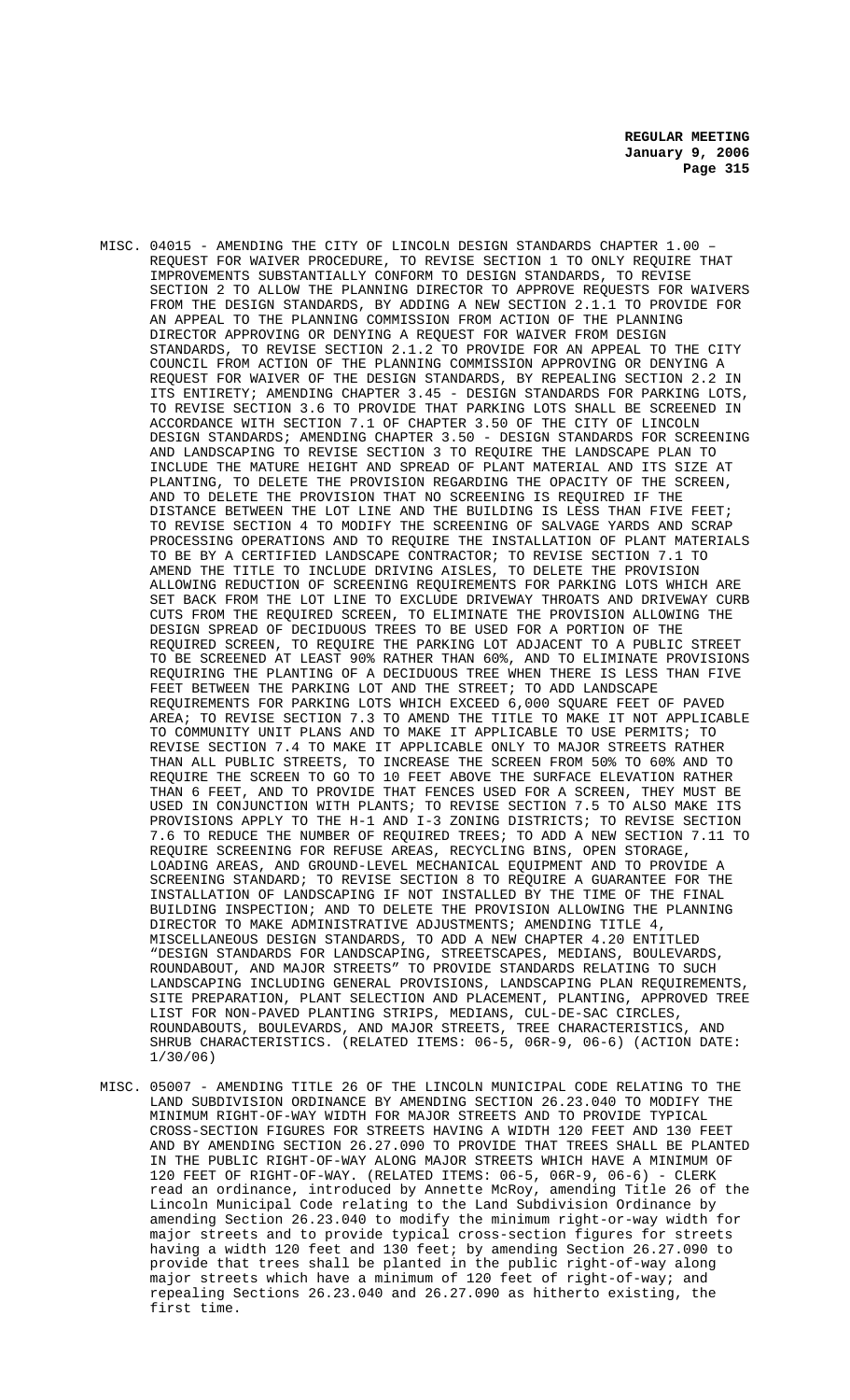# ORDINANCES - 3<sup>RD</sup> READING & RESOLUTIONS FOR ACTION

- CHANGE OF ZONE NO. 05026A APPLICATION OF APPLE'S WAY LLC AND UNO PROPERTIES TO AMEND THE APPLE'S WAY PLANNED UNIT DEVELOPMENT TO ADJUST SETBACKS AND THE MAXIMUM HEIGHT IN THE B-2 PLANNED NEIGHBORHOOD BUSINESS AREA, ON PROPERTY LEGALLY DESCRIBED AS A PORTION OF OUTLOT 3, COUNTRY MEADOWS AND LOTS 36, 88, 123, 155 AND 156 I.T., ALL LOCATED IN SECTION 16-9-7, LANCASTER COUNTY, NEBRASKA, GENERALLY LOCATED AT S. 66TH STREET AND HIGHWAY 2. (RELATED ITEMS: 05-185, 05R-297) - CLERK read an ordinance, introduced by Robin Eschliman, amending the Apple's Way Planned Unit Development to adjust setbacks and the maximum height in the B-2 Planned Neighborhood Business Area, on property generally located at S. 66<sup>th</sup> Street and Highway 2, and legally described as a portion of Outlot E, Country Meadows, and Lots 36, 88, 123, 155, and 156 I.T., all located in Section 16, Township 9 North, Range 7 East of the 6<sup>th</sup> P.M., Lancaster County, Nebraska, the third time.
- ESCHLIMAN Moved to pass the ordinance as read.

Seconded by Marvin & carried by the following vote: AYES: Camp, Cook, Eschliman, Marvin, McRoy, Newman, Svoboda; NAYS: None. The ordinance, being numbered **#18660**, is recorded in Ordinance Book #25, Page

PRELIMINARY PLAT 05016 - APPEAL OF APPLE'S WAY LLC AND UNO PROPERTIES INC. TO AMEND CONDITION 1.1.4 AND CONDITION 1.2.2 FOR 32 RESIDENTIAL LOTS IN THE R-1 RESIDENTIAL DISTRICT AND 10 LOTS IN THE B-2 PLANNED NEIGHBORHOOD BUSINESS DISTRICT, ON PROPERTY GENERALLY LOCATED AT S. 66TH STREET AND HIGHWAY 2 - PRIOR to reading:

MARVIN Moved to accept a substitute resolution for Bill No. 05R-297. Seconded by McRoy & carried by the following vote: AYES: Camp, Cook, Eschliman, Marvin, McRoy, Newman, Svoboda; NAYS: None.

CLERK Read the following resolution, introduced by Dan Marvin, who moved its adoption:

A-83703 WHEREAS, Apple's Way, LLC/Uno Properties has submitted the preliminary plat of Apple's Way Addition for acceptance and approval together with a request to waive the requirements of the Land Subdivision Ordinance and Design Standards for Land Subdivision Regulations in order to allow lots that do not front on a public street or private roadway in the B-2 District, to allow lot lines not perpendicular to a street, to waive sidewalks along Highway 2, to waive sidewalks along the north side of McIntosh Road and McIntosh Circle, and to approve an alternate location of public sanitary sewer and water mains on property generally located at South 66th Street and Highway 2; and

WHEREAS, the Lincoln City-Lancaster County Planning Commission held a public hearing on November 9, 2005 and adopted Resolution No. PC-00960 which conditionally approved Preliminary Plat No. 05016; and

WHEREAS, applicant has appealed the action of the Lincoln City-Lancaster County Planning Commission and is requesting the elimination of condition 1.a.iii. (condition 1.1.4 in the staff report) to the preliminary plat which requires the Permittee to shown how the required detention capacity is maintained when the unidentified street at the southwest corner of the plat is built while maintaining the stand of trees which the developer had reached agreement upon with the Country Meadows Homeowners Association, and condition 1.b.ii. (condition 1.2.2 in the staff report) to the preliminary plat which requires a right-turn lane in Highway 2 at S. 66th Street as 200 feet long and to label the access as right-in-right-out only; and

WHEREAS, the Applicant and the City Administrator have agreed to revised conditions of approval regarding condition 1.a.iii. and condition 1.b.ii; and

WHEREAS, inclusion of condition 1.a.iii. and 1.b.ii. in the conditional approval of the Apple's Way Preliminary Plat by the Lincoln City - Lancaster County Planning Commission should be modified.

NOW, THEREFORE, BE IT RESOLVED by the City Council of the City of Lincoln, Nebraska that the preliminary plat of Apple's Way Addition, generally located at South 66th Street and Highway 2 as submitted by Apple's Way, LLC/Uno Properties is hereby accepted and approved, subject to the following terms and conditions:<br>1. After the subdivider compl

After the subdivider completes the following instructions and submits the documents and plans and 6 copies to the Planning Department, the preliminary plat will be signed by the Chair of the Planning Commission certifying approval:

a. Revise the preliminary plat as follows:

i. Show sidewalks along both sides of McIntosh

Circle and McIntosh Lane unless the subdivider's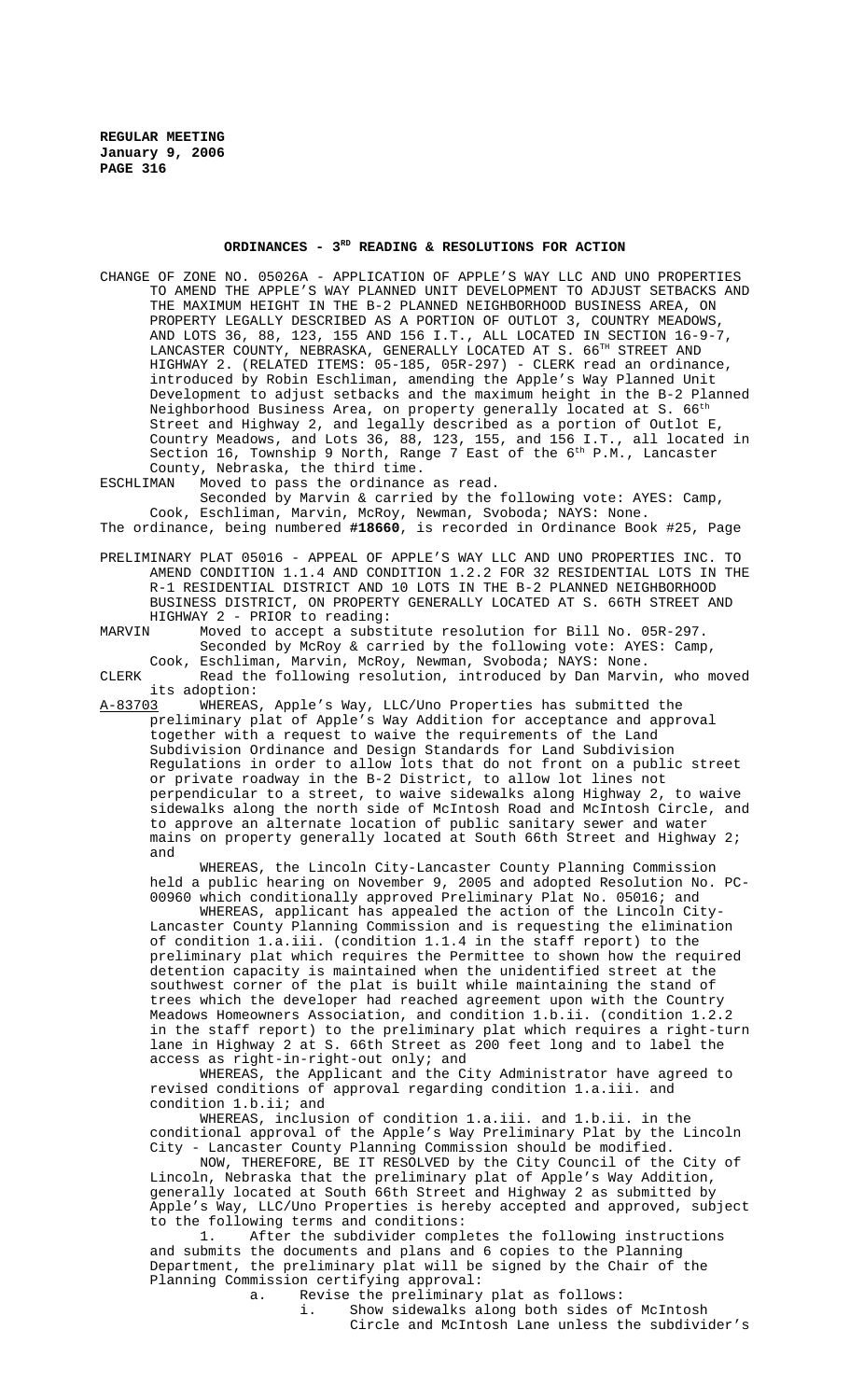waiver request is approved by the City Council. ii. Show easements per the L.E.S. review.

- iii. Show how the required detention capacity is maintained when the unidentified street at the southwest corner of the plat is built, while maintaining the stand of trees which the developer had reached agreement upon with the Country Meadows Homeowners Association. Show the street easement in the southwest corner of the subdivision exiting from the roundabout to avoid any conflict with the detention cell. If the connecting road is constructed to South 56th utilizing the street easement, the City shall accept the street identified as Apple's Way within the subdivision as a public street with all the maintenance responsibilities therefor. The roundabout, the street easement, and the detention cell shall be configured as shown on Exhibit "A" attached and incorporated by this reference.
- iv. Label all the roads in the B-2 and R-1 zones as private roadways.
- v. Dimension and number all lots and add a note that all lot lines are approximate.
- vi. Revise the General Notes to match those on the approved plan for Apple's Way PUD.
- vii. Revise the landscape plan on Sheet 5 of 5 to show all the required landscape screen between the B-2 and R-1 districts located in the B-2 district for that area located south of Empire Lane. Add a note that the landscape screen between the B-2 and R-1 districts located north of Empire Lane shall be located to provide the best screening effect due to the slope. All of the landscape screen shall be maintained by the owners of the B-2 zoned land or an association of such owners.
- viii. Remove the designation for "Possible Sign Location" at the southeast corner of the site which is outside the boundary of the plat.
	- ix. Revise the note "175' Drive Setback" in the B-2 district to read "175' Setback to Parking and Driveways."
- b. Make corrections to the reasonable satisfaction of Public Works and Utilities which shall be limited to:<br>i. Exten
	- Extend the sanitary sewer to Highway 2 in a location that allows for the further service of upstream area north of Highway  $2.$
- ii. Revise the plan to show the right-turn lane in Highway 2 at South 66th Street as 200 feet long and the subdivider shall be responsible for the cost of constructing 150 feet and the City shall be responsible for the cost of constructing 50 feet.
- 2. Final Plats will be approved by the Planning Director after: a. The required improvements are completed or a surety is posted to guarantee the completion of the public streets, private roadway improvements, sidewalks, sanitary sewer system, water system, drainage facilities, land preparation and grading, sediment and erosions control measures, storm water detention/retention facilities, drainageway improvements, street lights, landscaping screens, street trees, temporary turnaround and barricades, and street name signs. b. The subdivider has signed an agreement that binds the
	- subdivider, its successors and assigns:
		- i. to complete the street paving of public streets shown on the final plat within two (2) years following the approval of the final plat.
		- ii. to complete the paving of private roadway shown on the final plat within two (2) years following the approval of this final plat.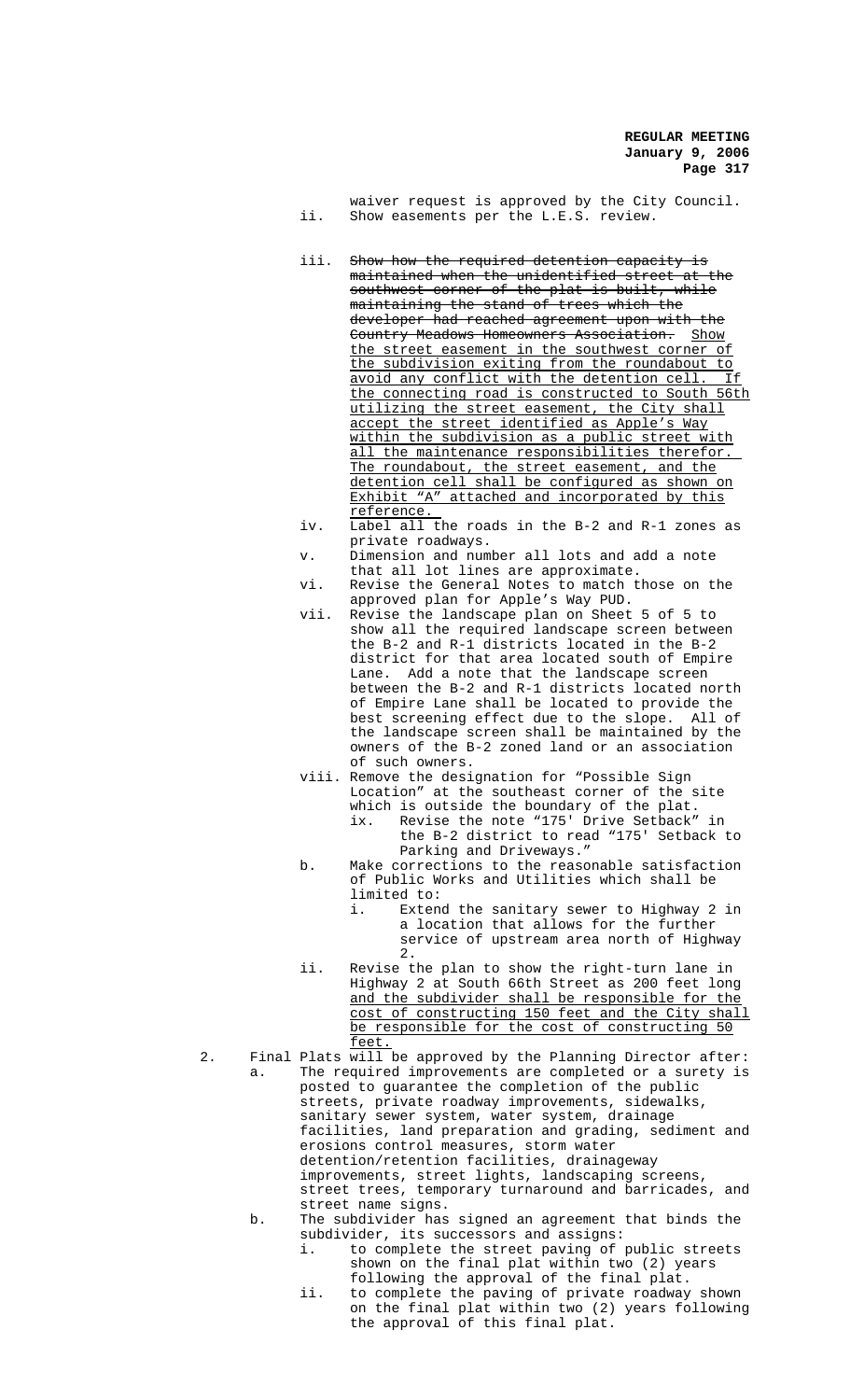- iii. to complete the installation of sidewalks as shown on the final plat within four (4) years following the approval of the final plat.
- iv. to complete the public water distribution system to serve this plat within two (2) years following the approval of the final plat.
- v. to complete the public wastewater collection system to serve this plat within two (2) years following the approval of the final plat.
- vi. to complete the enclosed public drainage facilities shown on the approved drainage study to serve this plat within two (2) years following the approval of the final plat.
- vii. to complete the enclosed private drainage facilities shown on the approved drainage study to serve this plat within two (2) years following the approval of the final plat.
- viii. to complete land preparation including storm water detention/retention facilities and open drainageway improvements to serve this plat prior to the installation of utilities and improvements but not more than two (2) years following the approval of the final plat
- ix. to complete the installation of public street lights within this plat within two (2) years following the approval of the final plat.
- x. to complete the installation of private street lights within this plat within two (2) years following the approval of the final plat.
- xi. to complete the planting of the street trees a within this plat within four (4) years following the approval of the final plat.
- xii. to complete the installation of the street name signs within two (2) years following the approval of the final plat.
- xiii. to complete any other public or private improvement or facility required by Chapter 26.23 (Development Standards) of the Land Subdivision Ordinance in a timely manner which inadvertently may have been omitted from the above list of required improvements.
- xiv. to complete the public and private improvements shown on the preliminary plat.
- xv. to maintain and supervise the outlots and the private facilities which have common use or benefit on a permanent and continuous basis, and to recognize that there may be additional maintenance issues or costs associated with providing for the proper functioning of stormwater detention/retention facilities as they were designed and constructed within the development and these are the responsibility of the Subdivider. Subdivider further agrees to retain ownership of or the right of entry to the outlots in order to maintain the outlots and private improvements on a permanent and continuous basis. However, the Subdivider may be relieved and discharged of such maintenance obligations only upon creating, in writing, a permanent and continuous association of property owners who would be responsible for said permanent and continuous maintenance subject to the following conditions:
	- (a) Subdivider shall not be relieved of Subdivider's maintenance obligation for each specific private improvement until a registered professional engineer or nurseryman who supervised the installation of said private improvement has certified to the City that the improvement has been installed in accordance with approved plans; and
	- (b) The maintenance agreements are incorporated into covenants and restrictions in deeds to the subdivided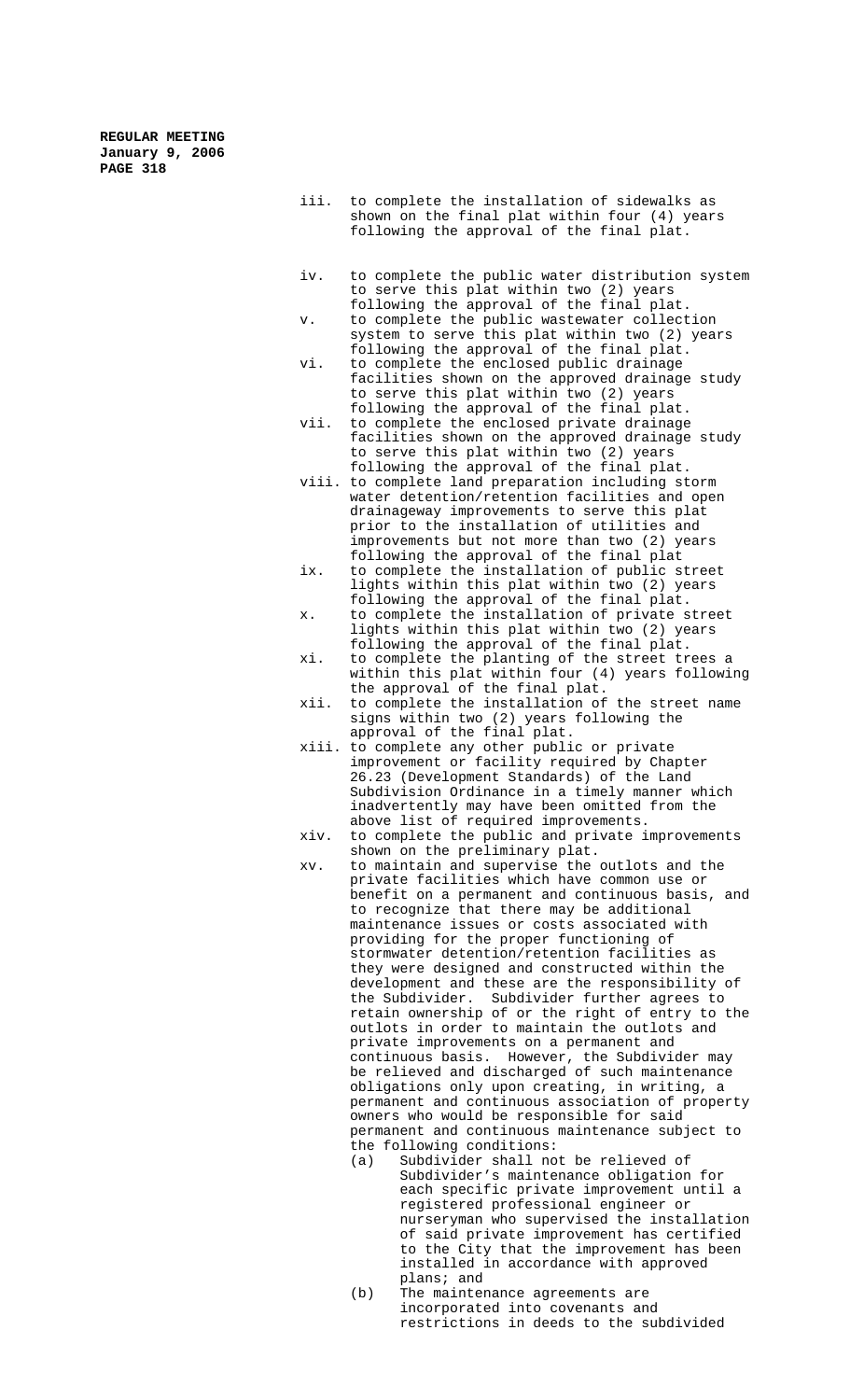property and the documents creating the association and the restrictive covenants have been reviewed and approved by the City Attorney and filed of record with the Register of Deeds.

xvi. to properly and continuously maintain and supervise the private facilities which have common use or benefit, and to recognize that there may be additional maintenance issues or costs associated with providing for the proper functioning of storm water detention/retention facilities as they were designed and constructed within the development, and that these are the responsibility of the land owner.

xvii. to continuously and regularly maintain the street trees along the private roadways and landscape screens.

xviii.to comply with the provisions of the Land Preparation and Grading requirements of the Land Subdivision

Ordinance.

xix. to submit to the Director of Public Works a plan showing proposed measures to control sedimentation and erosion and the proposed method to temporarily stabilize all graded land for approval.

- xx. to submit to the lot buyers a copy of the soil analysis.
- xxi. to protect the trees that are indicated to remain during construction and development.
- xxii. to relinquish the right of direct vehicular access from those Lots and Outlots adjacent to Highway 2.
- xxiii.to pay all design, engineering, labor, material, inspection, and other improvement costs.

BE IT FURTHER RESOLVED that:<br>1. The requirement in Sec

The requirement in Section  $26.23.140(g)$  of the Lincoln Municipal Code that every lot shall front upon and have access to a public street is waived for those lots located in the B-2 zoning district.<br>2.

The requirement in Section  $26.23.140(c)$  of the Lincoln Municipal Code that the side lot lines of any lot shall be at right angles to the street is waived for those lots which do not meet this standard as shown on the preliminary plat.

3. The requirement in Section 26.23.095 of the Lincoln Municipal Code that sidewalks be installed along all streets abutting the preliminary plat is waived along Highway 2.

4. The requirements in Section 3.4 of the Sanitary Sewer Design Standards and in Section 3.2 of the Water Main Design Standards that sanitary sewers and water mains shall be located outside of the roadway and 3.5 feet from the back of the curb are hereby waived in order to allow said sanitary sewers and water mains to be located in alternate locations approved by the Department of Public Works and Utilities. Introduced by Dan Marvin

Seconded by McRoy & carried by the following vote: AYES: Camp, Cook, Eschliman, Marvin, McRoy, Newman, Svoboda; NAYS: None.

ANNEXATION 05013 - AMENDING THE LINCOLN CORPORATE LIMITS MAP BY ANNEXING APPROXIMATELY 149.09 ACRES OF PROPERTY GENERALLY LOCATED AT NORTH 84TH STREET AND ADAMS STREET. (RELATED ITEMS: 05-164, 05R-262, 05-165) PRIOR to reading:

COOK Moved to delay action on Bill No. 05-164 for three weeks to 2/6/06 and to re-order items on the agenda as follows: 05-165A, 05-165B, 05R-262, 05-164.

Seconded by Marvin & carried by the following vote: AYES: Camp, Cook, Eschliman, Marvin, McRoy, Newman, Svoboda; NAYS: None.

CLERK Read an ordinance, introduced by Robin Eschliman, annexing and including the below described land as part of the City of Lincoln, Nebraska and amending the Corporate Limits Map attached to and made a part of Ordinance No. 18208, to reflect the extension of the corporate limits boundary of the City of Lincoln, Nebraska established and shown thereon, the third time.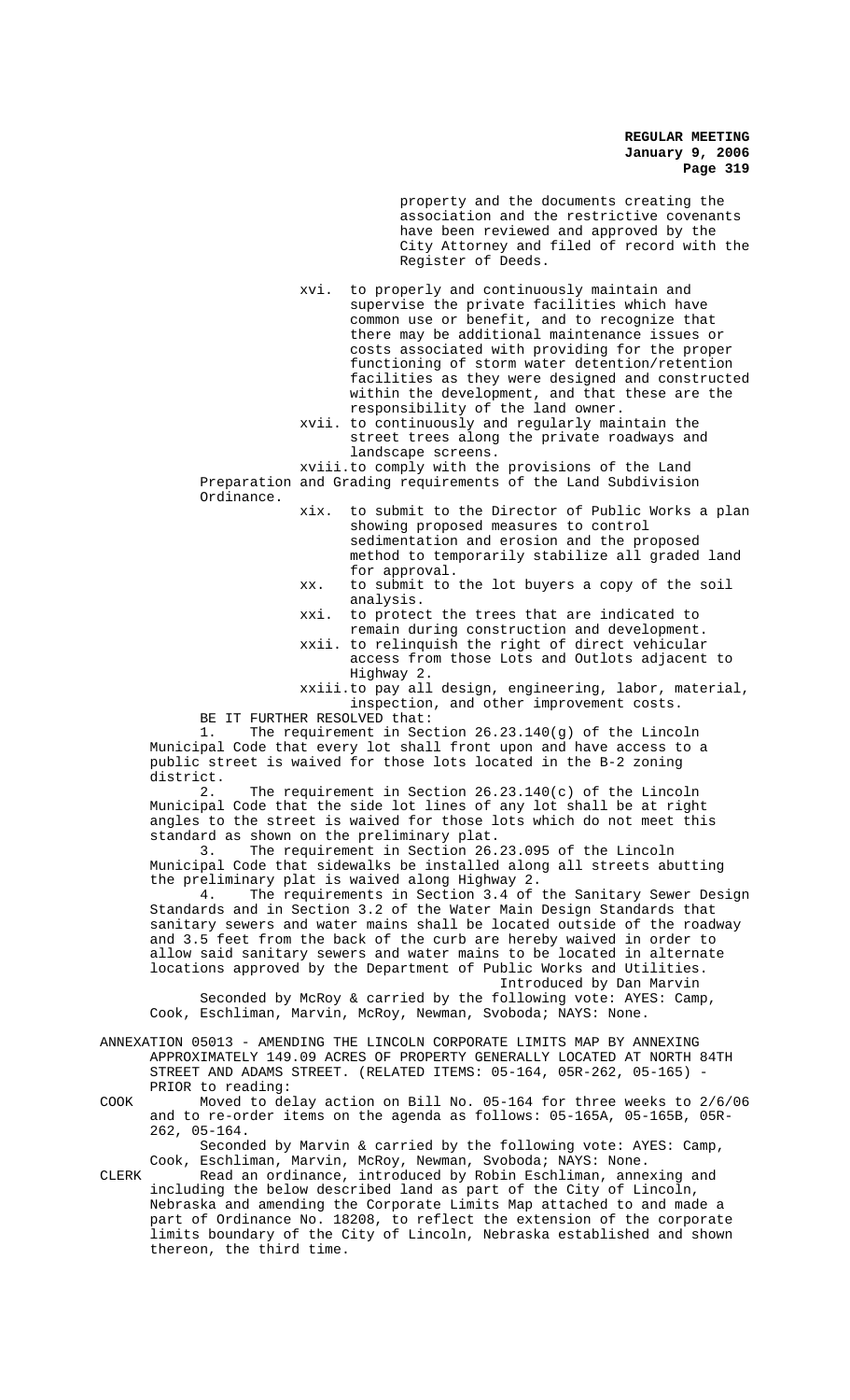APPROVING THE PRAIRIE VILLAGE NORTH CONDITIONAL ANNEXATION AND ZONING AGREEMENT BETWEEN THE CITY AND DUBOIS LAND LLC, PRAIRIE VILLAGE NORTH LLC, PRAIRIE HOME BUILDERS INC., ROLAND GROUP LLC, AND FAITH EVANGELICAL LUTHERAN CHURCH, RELATING TO THE ANNEXATION OF APPROXIMATELY 149.09 ACRES, GENERALLY LOCATED AT THE NORTHEAST CORNER OF N. 84TH STREET AND ADAMS STREET AND THE USE OF SAID 149.09 ACRES ALONG WITH APPROXIMATELY 23 ACRES LOCATED AT THE SOUTHEAST CORNER OF N. 84TH STREET AND ADAMS STREET UNDER A PLANNED UNIT DEVELOPMENT. (RELATED ITEMS: 05-164, 05R-262, 05-165) - PRIOR to reading:

COOK Moved to delay action on Bill No. 05R-262 for three weeks to 2/6/06 and to re-order items on the agenda as follows: 05-165A, 05-165B, 05R-262, 05-164. Seconded by Marvin & carried by the following vote: AYES: Camp,

Cook, Eschliman, Marvin, McRoy, Newman, Svoboda; NAYS: None.

- CHANGE OF ZONE 05054A- APPLICATION OF PRAIRIE HOME BUILDERS FOR A CHANGE OF ZONE FROM AG AGRICULTURAL DISTRICT TO R-3 AND R-5 RESIDENTIAL DISTRICTS, B-2 PLANNED NEIGHBORHOOD BUSINESS DISTRICT AND O-3 OFFICE PARK DISTRICT, ON PROPERTY GENERALLY LOCATED AT N. 84TH STREET AND ADAMS STREET; FOR A PLANNED UNIT DEVELOPMENT DISTRICT DESIGNATION OF SAID PROPERTY; AND FOR APPROVAL OF A DEVELOPMENT PLAN WHICH PROPOSES MODIFICATIONS TO THE ZONING ORDINANCE, LAND SUBDIVISION ORDINANCE, AND DESIGN STANDARDS TO ALLOW APPROXIMATELY 1,161 DWELLING UNITS IN THE UNDERLYING R-3 AND R-5 ZONED AREAS (TOTAL NUMBER OF ALLOCATED UNITS IS 1,071 AND THE TOTAL NUMBER OF AVAILABLE UNASSIGNED UNITS IS 90) AND APPROXIMATELY 585,000 SQUARE FEET OF OFFICE, RETAIL, AND COMMERCIAL FLOOR AREA IN THE UNDERLYING O-3 AND B-2 ZONED AREAS - PRIOR to reading:
- COOK Moved to delay action on Bill No. 05-165A for three weeks to 2/6/06 and to re-order items on the agenda as follows: 05-165A, 05-165B, 05R-262, 05-164.

Seconded by Marvin & carried by the following vote: AYES: Camp, Cook, Eschliman, Marvin, McRoy, Newman, Svoboda; NAYS: None.

CLERK Read an ordinance, introduced by Robin Eschliman, amending the City of Lincoln Zoning District Maps attached to and made a part of Title 27 of the Lincoln Municipal Code, changing the boundaries of the districts established and shown on said City of Lincoln Zoning District Maps as provided in Section 27.05.020 of the Lincoln Municipal Code and approving the designation of the area hereinafter described as a planned unit development, the third time.

CHANGE OF ZONE 05054B - APPLICATION OF PRAIRIE HOME BUILDERS FOR A CHANGE OF ZONE FROM AG AGRICULTURAL DISTRICT TO R-3 AND R-5 RESIDENTIAL DISTRICTS, B-2 PLANNED NEIGHBORHOOD BUSINESS DISTRICT AND O-3 OFFICE PARK DISTRICT, ON PROPERTY GENERALLY LOCATED AT N. 84TH STREET AND ADAMS STREET; FOR A PLANNED UNIT DEVELOPMENT DISTRICT DESIGNATION OF SAID PROPERTY; AND FOR APPROVAL OF A DEVELOPMENT PLAN WHICH PROPOSES MODIFICATIONS TO THE ZONING ORDINANCE, LAND SUBDIVISION ORDINANCE, AND DESIGN STANDARDS TO ALLOW APPROXIMATELY 1,161 DWELLING UNITS IN THE UNDERLYING R-3 AND R-5 ZONED AREAS (TOTAL NUMBER OF ALLOCATED UNITS IS 1,071 AND THE TOTAL NUMBER OF AVAILABLE UNASSIGNED UNITS IS 90) AND APPROXIMATELY 585,000 SQUARE FEET OF OFFICE, RETAIL, AND COMMERCIAL FLOOR AREA IN THE UNDERLYING O-3 AND B-2 ZONED AREAS - PRIOR to reading:

COOK Moved to delay action on Bill No. 05-165B for three weeks to 2/6/06 and to re-order items on the agenda as follows: 05-165A, 05-165B, 05R-262, 05-164.

Seconded by Marvin & carried by the following vote: AYES: Camp, Cook, Eschliman, Marvin, McRoy, Newman, Svoboda; NAYS: None.

CLERK Read an ordinance, introduced by Robin Eschliman, amending the City of Lincoln Zoning District Maps attached to and made a part of Title 27 of the Lincoln Municipal Code, changing the boundaries of the districts established and shown on said City of Lincoln Zoning District Maps as provided in Section 27.05.020 of the Lincoln Municipal Code and approving the designation of the area hereinafter described as a planned unit development, the third time.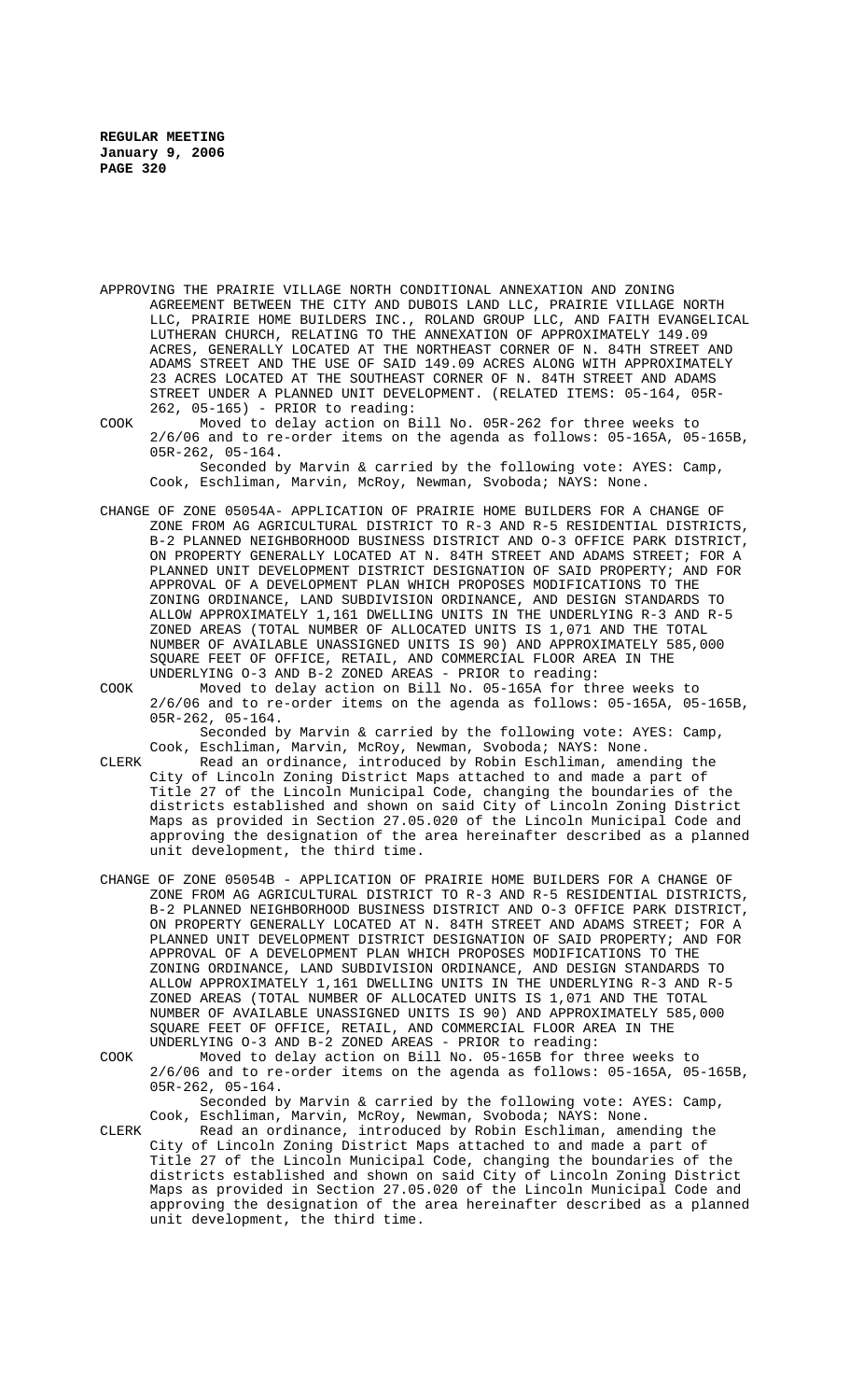CHANGE OF ZONE 05070A - AMENDING CHAPTER 27.53 OF THE LINCOLN MUNICIPAL CODE RELATING TO FLOOD REGULATIONS FOR NEW GROWTH AREAS BY AMENDING SECTION 27.53.030 TO PROVIDE DEVELOPMENT STANDARDS ON PROPERTY LOCATED IN THE FLOODWAY, FLOODPLAIN OR FLOODPRONE AREA. (Related Items: 05-175, 05-177, 05-176, 05-178, 05R-283, 05R-285) - CLERK read an ordinance, introduced by Jonathan Cook, amending Chapter 27.53 of the Lincoln Municipal Code relating to Flood Regulations for New Growth Areas by amending Section 27.53.030 to provide development standards on property located in the floodway, floodplain or floodprone area; and repealing Section 27.53.030 of the Lincoln Municipal Code as hitherto existing, the third time.

COOK Moved to pass the ordinance as read. Seconded by Newman & carried by the following vote: AYES: Cook, Marvin, McRoy, Newman; NAYS: Camp, Eschliman, Svoboda.

The ordinance, being numbered **#18661**, is recorded in Ordinance Book #25, Page CHANGE OF ZONE 05070B - AMENDING CHAPTER 27.52 OF THE LINCOLN MUNICIPAL CODE

RELATING TO FLOOD REGULATIONS FOR THE EXISTING URBAN AREA BY AMENDING SECTION 27.52.010 TO ADD A REFERENCE TO FLOODPRONE AREA; BY AMENDING SECTION 27.52.020 TO ADD A DEFINITION FOR "FLOODPRONE AREA" AND A DEFINITION FOR "WATERSHED MASTER PLAN"; BY AMENDING SECTION 27.52.030 TO ADD STANDARDS FOR DEVELOPMENT WITHIN THE FLOODPRONE AREAS, TO PROHIBIT DEVELOPMENT WITHIN THE FLOODWAY EXCEPT AS PROVIDED IN THE GENERAL STANDARDS, AND TO PROVIDE THAT THE FLOODWAY SHALL BE THE AREA AS DESIGNATED BY THE FEDERAL EMERGENCY MANAGEMENT AGENCY OR BY HYDROLOGIC AND HYDRAULIC STUDIES APPROVED BY THE CITY WHERE THIS INFORMATION IS THE BEST AVAILABLE INFORMATION; BY AMENDING SECTION 27.52.040 TO INCLUDE FLOODPRONE AREAS; AND BY AMENDING SECTION 27.52.050 TO INCLUDE FLOODPRONE AREAS. (Related Items: 05-175, 05-177, 05-176, 05-178, 05R-283, 05R-285)- CLERK read an ordinance, introduced by Jonathan Cook, amending Chapter 27.52 of the Lincoln Municipal Code relating to Flood Regulations for the Existing Urban Area by amending Section 27.52.010 to add a reference to floodprone area; by amending Sections 27.52.020 to add a definition for "floodprone area" and a definition for "Watershed Master Plan"; by amending Section 27.52.030 to prohibit development within the floodway, floodplain or floodprone areas as provided in the general standards and to provide that the floodway shall be the area as designated by the Federal Emergency Management Agency or by hydrologic and hydraulic studies approved by the City where this information is the best available information; by amending Section 27.52.040 to include floodprone areas; by amending Section 27.52.050 to include floodprone areas; and by repealing Sections 27.52.010, 27.52.020, 27.52.030, 27.52.040 and 27.52.050 of the Lincoln Municipal Code as hitherto existing, the third time.

COOK Moved to pass the ordinance as read. Seconded by Newman & carried by the following vote: AYES: Cook, Marvin, McRoy, Newman; NAYS: Camp, Eschliman, Svoboda. The ordinance, being numbered **#18662**, is recorded in Ordinance Book #25, Page

MISCELLANEOUS NO. 05023A - AMENDING CHAPTER 26.24 OF THE LINCOLN MUNICIPAL CODE RELATING TO FLOOD REGULATIONS FOR THE EXISTING URBAN AREA BY AMENDING SECTION 26.24.010 TO ADD A DEFINITION FOR "FLOODPRONE AREA"; BY AMENDING SECTION 26.24.020 TO PROVIDE PLATTING AND SUBDIVISION RESTRICTIONS ON LAND LOCATED IN THE FLOODWAY, FLOODPLAIN OR FLOODPRONE AREAS; BY AMENDING SECTION 26.24.030 TO REQUIRE ADDITIONAL INFORMATION TO BE SHOWN ON THE PRELIMINARY PLAT IF THE SUBDIVISION IS LOCATED IN THE FLOODPRONE AREAS. (Related Items: 05-175, 05-177, 05-176, 05-178, 05R-283, 05R-285) - CLERK read an ordinance, introduced by Jonathan Cook, amending Chapter 26.24 of the Lincoln Municipal Code relating to Flood Regulations for the Existing Urban Area by amending Section 26.24.010 to add a definition for "floodprone area"; by amending Section 26.24.020 to provide platting and subdivision restrictions on land located in the floodway, floodplain or floodprone areas; by amending Section 26.24.030 to require additional information to be shown on the preliminary plat if the subdivision is located in the floodprone area; and repealing Sections 26.24.010, 26.24.020, and 26.24.030 of the Lincoln Municipal Code as hitherto existing, the third time.

COOK Moved to pass the ordinance as read. Seconded by Newman & carried by the following vote: AYES: Camp, Cook, Marvin, McRoy, Newman, Svoboda; NAYS: Eschliman.

The ordinance, being numbered **#18663**, is recorded in Ordinance Book #25, Page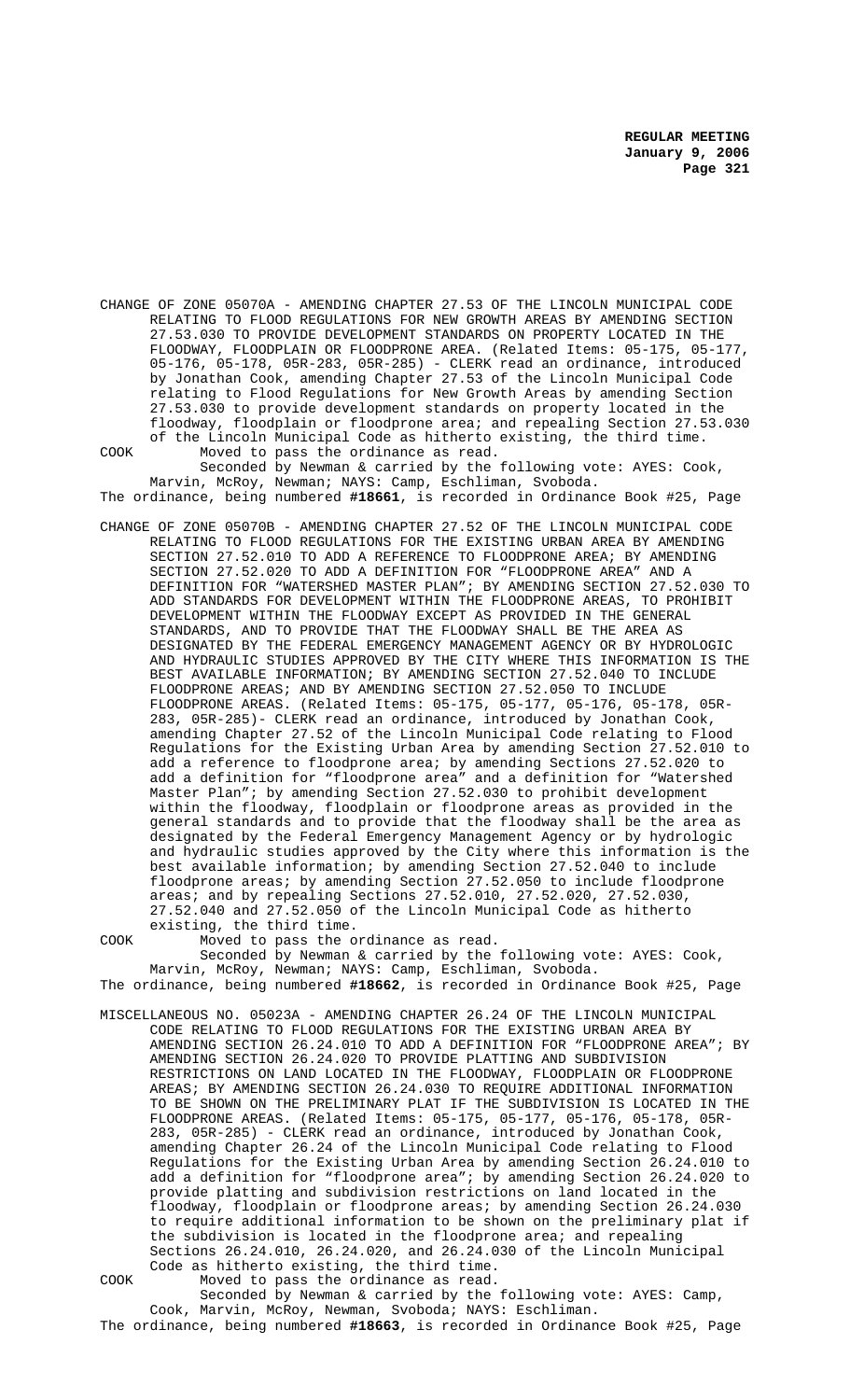MISCELLANEOUS NO. 05023B - AMENDING CHAPTER 26.25 OF THE LINCOLN MUNICIPAL CODE RELATING TO FLOOD REGULATIONS FOR NEW GROWTH AREAS BY AMENDING SECTION 26.25.020 TO PROVIDE PLATTING AND SUBDIVISION RESTRICTIONS ON LAND LOCATED IN THE FLOODWAY, FLOODPLAIN OR FLOODPRONE AREAS. (Related Items: 05-175, 05-177, 05-176, 05-178, 05R-283, 05R-285) - CLERK read an ordinance, introduced by Jonathan Cook, amending Chapter 26.25 of the Lincoln Municipal Code relating to Flood Regulations of the New Growth Areas by amending Section 26.25.020 to provide platting and subdivision restrictions on land located in the floodway, floodplain or floodprone areas and repealing Section 26.25.020 of the Lincoln Municipal Code as hitherto existing, the third time.

COOK Moved to pass the ordinance as read. Seconded by Newman & carried by the following vote: AYES: Camp, Cook, Marvin, McRoy, Newman; NAYS: Eschliman, Svoboda.

The ordinance, being numbered **#18664**, is recorded in Ordinance Book #25, Page

TO FORMALLY RECOGNIZE THE BEAL SLOUGH 100-YEAR FLOODPRONE AREAS AND REVISED FLOODWAY, INCLUDING UPDATED FLOOD ELEVATIONS, AS THE BEST AVAILABLE INFORMATION FOR LOCAL FLOOD REGULATION PURPOSES. (Related Items: 05-175,

05-177, 05-176, 05-178, 05R-283, 05R-285)- PRIOR to reading: Moved to amend Bill No. 05R-283 by substituting the Beal Slough Watershed Floodprone Area corrected map for the existing map marked as Attachment A.

Seconded by Marvin & carried by the following vote: AYES: Camp, Cook, Eschliman, Marvin, McRoy, Newman, Svoboda; NAYS: None.

CLERK Read the following resolution, introduced by Jonathan Cook, who moved its adoption:<br>A-83704 WHEREAS, on M

WHEREAS, on May 10, 2004 the Lincoln City Council adopted Flood Standards for New Growth Areas; and

WHEREAS, on December 5, 2005 the Lincoln City Council adopted text changes to Flood Standards for Existing Urban Areas; and

WHEREAS, the Flood Standards for New Growth Areas and the Flood Standards for Existing Urban Areas identify the regulation of Floodprone Areas and revised Floodway as determined by hydrologic and hydraulic studies completed by the City of Lincoln or other governmental agency, or other acceptable source as approved by the City where this is the best available information; and

WHEREAS, the City is a Federal Emergency Management Agency (FEMA) cooperating technical partner and has contracted with a consultant to develop revised floodplain mapping for Beal Slough as a component of the Beal Slough Stormwater Master Plan which was a cooperative effort of the City and the Lower Platte South Natural Resources District;

WHEREAS, a licensed engineer has certified that the work was completed in compliance with the provisions contained in FEMA's Guidelines and Specifications for Flood Hazard Mapping Partners, and the City has submitted a Flood Insurance Rate Map Physical Map Revision application to FEMA for Beal Slough; and

WHEREAS, identifying the best available information is in the public interest and intended to protect the public health, safety, and welfare.

NOW, THEREFORE, BE IT RESOLVED by the City Council of the City of Lincoln, Nebraska:

That the Beal Slough Floodprone Areas and revised Floodway, as shown on Attachment "A", are hereby adopted as the best available information and shall be utilized as the best available information in any circumstance where this information is more restrictive than the FEMA Floodplain or Floodway, until such time as the City of Lincoln adopts the revised FEMA Floodplain Map for Beal Slough.

Introduced by Jonathan Cook Seconded by Newman & carried by the following vote: AYES: Cook, Marvin, McRoy, Newman; NAYS: Camp, Eschliman, Svoboda.

TO UPDATE A PORTION OF THE STEVENS CREEK 100-YEAR FLOODPRONE AREAS AND REVISED FLOODWAY MAP ADOPTED IN 2004, INCLUDING UPDATED FLOOD ELEVATIONS, AS THE BEST AVAILABLE INFORMATION FOR LOCAL FLOOD REGULATION PURPOSES. (Related Items: 05-175, 05-177, 05-176, 05-178, 05R-283, 05R-285)- CLERK read the following resolution, introduced by Jonathan Cook, who moved its adoption:

A-83705 WHEREAS, on May 10, 2004 the Lincoln City Council adopted Flood Standards for New Growth Areas; and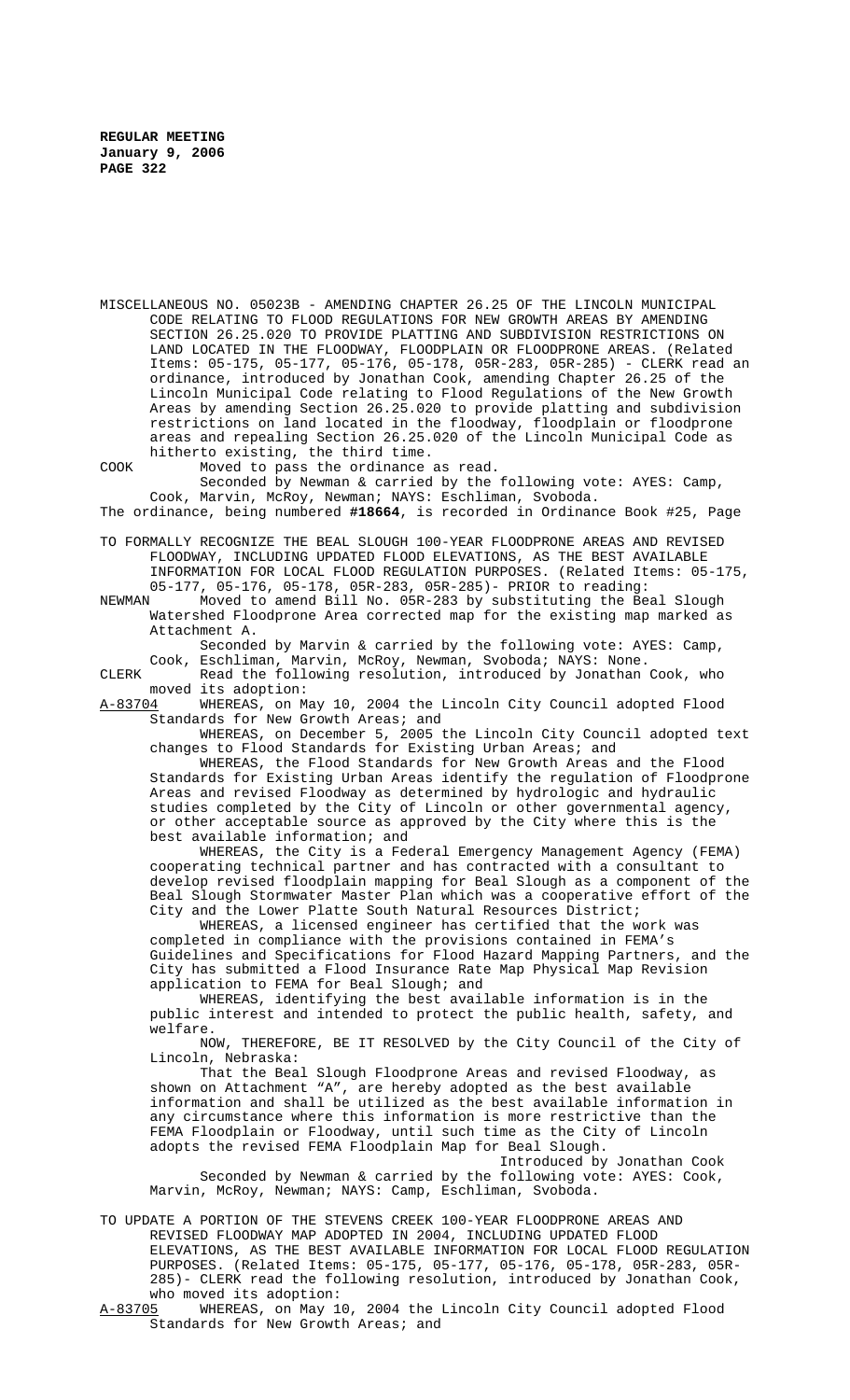WHEREAS, on December 5, 2005 the Lincoln City Council adopted text changes to Flood Standards for Existing Urban Areas; and

WHEREAS, the Flood Standards for New Growth Areas and the Flood Standards for Existing Urban Areas identify the regulation of Floodprone Areas and revised Floodway as determined by hydrologic and hydraulic studies completed by the City of Lincoln or other governmental agency, or other acceptable source as approved by the City where this is the best available information; and

WHEREAS, the City is a Federal Emergency Management Agency (FEMA) cooperating technical partner and has contracted with a consultant to develop revised floodplain mapping for Stevens Creek as a component of the Stevens Creek Watershed Master Plan which was a cooperative effort of the City and the Lower Platte South Natural Resources District;

WHEREAS, a licensed engineer has certified that the work was completed in compliance with the provisions contained in FEMA's Guidelines and Specifications for Flood Hazard Mapping Partners, and the City has submitted a Flood Insurance Rate Map Physical Map Revision application to FEMA for Stevens Creek; and

WHEREAS, identifying the best available information is in the public interest and intended to protect the public health, safety, and welfare.

NOW, THEREFORE, BE IT RESOLVED by the City Council of the City of Lincoln, Nebraska:

That the Stevens Creek Floodprone Areas and revised Floodway, as shown on Attachment "A", are hereby adopted as the best available information and shall be used in any circumstance where this information is more restrictive than the FEMA Floodplain or Floodway until such time as the City of Lincoln adopts the revised FEMA Floodplain Map for Stevens Creek.

Introduced by Jonathan Cook Seconded by Newman & carried by the following vote: AYES: Cook, Marvin, McRoy, Newman; NAYS: Camp, Eschliman, Svoboda.

TO FORMALLY RECOGNIZE THE SOUTHEAST UPPER SALT CREEK 100-YEAR FLOODPRONE AREAS, INCLUDING UPDATED FLOOD ELEVATIONS, AS THE BEST AVAILABLE INFORMATION FOR LOCAL FLOOD REGULATION PURPOSES. (Related Items: 05R-282, 05R-284)- PRIOR to reading:<br>NEWMAN Moved to amend Bill No. 05

Moved to amend Bill No. 05R-282 by substituting the Southeast Upper Salt Creek Wstershed Floodprone Area corrected map for the existing map marked as Attachment A to Bill No. 05R-282. Seconded by Marvin & carried by the following vote: AYES: Camp,

Cook, Eschliman, Marvin, McRoy, Newman, Svoboda; NAYS: None.

CLERK Read the following resolution, introduced by Jonathan Cook, who moved its adoption:<br>A-8370<u>6</u> WHEREAS, on M

A-83706 WHEREAS, on May 10, 2004 the Lincoln City Council adopted Flood Standards for New Growth Areas; and

WHEREAS, the Flood Standards for New Growth Areas identified the regulation of Floodprone Areas as determined by hydrologic and hydraulic studies completed by the City of Lincoln or other governmental agency, or other acceptable source as approved by the City where this is the best available information; and

WHEREAS, the City is a Federal Emergency Management Agency (FEMA) cooperating technical partner and has contracted with a consultant to develop revised floodplain mapping for Southeast Upper Salt Creek as a component of the Southeast Upper Salt Creek Watershed Stormwater Master Plan which was a cooperative effort of the City and the Lower Platte South Natural Resources District;

WHEREAS, a licensed engineer has certified that the work was completed in compliance with the provisions contained in FEMA's Guidelines and Specifications for Flood Hazard Mapping Partners, and the City has submitted a Flood Insurance Rate Map Physical Map Revision application to FEMA for Southeast Upper Salt Creek; and

WHEREAS, identifying the best available information is in the public interest and intended to protect the public health, safety, and welfare.

NOW, THEREFORE, BE IT RESOLVED by the City Council of the City of Lincoln, Nebraska:

That the Southeast Upper Salt Creek Floodprone Areas, as shown on Attachment "A", are hereby adopted as the best available information and shall be used until such time as the City of Lincoln adopts the revised FEMA Floodplain Map for Southeast Upper Salt Creek.

Introduced by Jonathan Cook Seconded by Newman & carried by the following vote: AYES: Cook, Marvin, McRoy, Newman; NAYS: Camp, Eschliman, Svoboda.

TO FORMALLY RECOGNIZE THE CARDWELL BRANCH 100-YEAR FLOODPRONE AREAS AND REVISED FLOODWAY, INCLUDING UPDATED FLOOD ELEVATIONS, AS THE BEST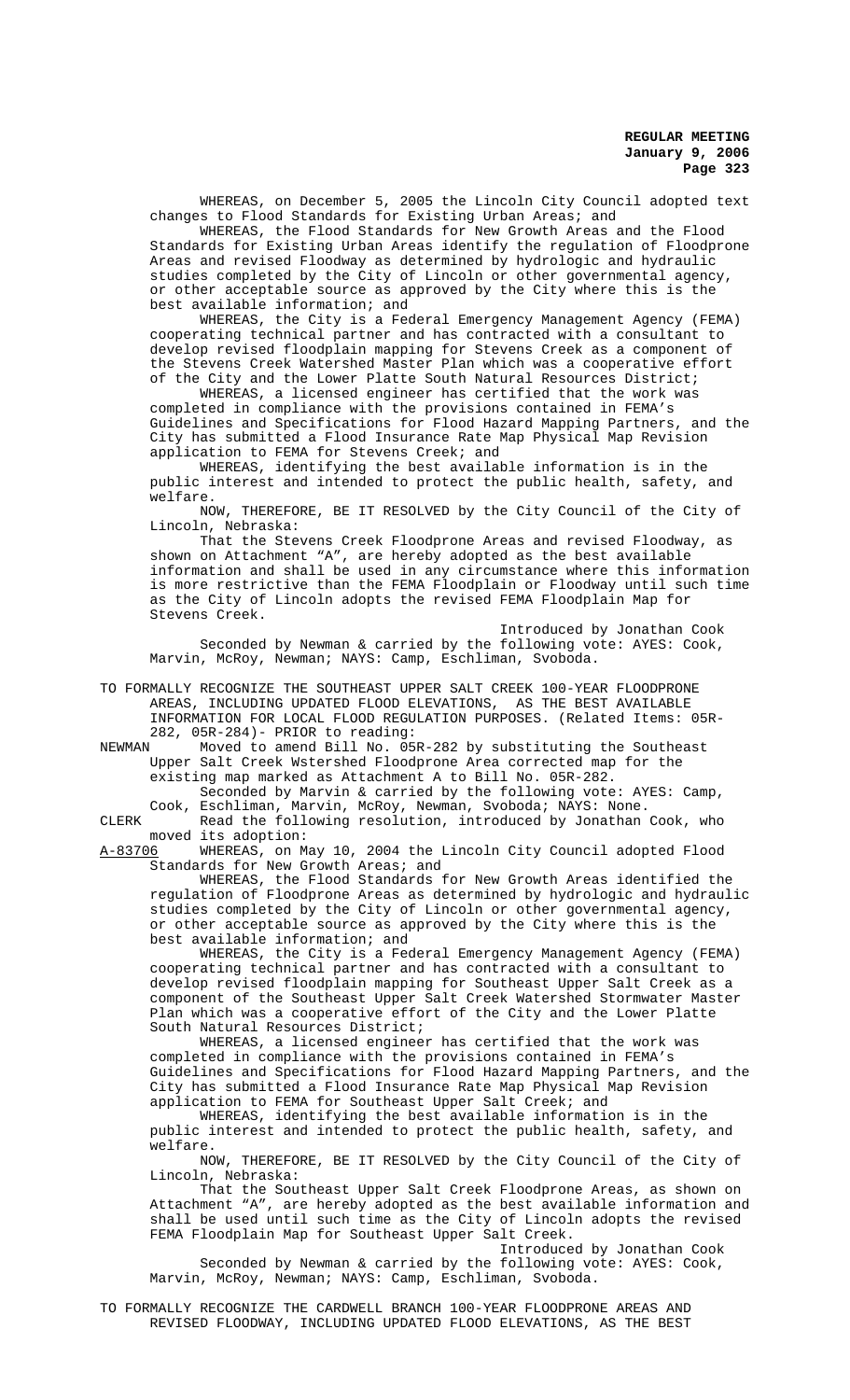AVAILABLE INFORMATION FOR LOCAL FLOOD REGULATION PURPOSES. (Related Items: 05R-282, 05R-284)- CLERK read the following resolution,

introduced by Jonathan Cook, who moved its adoption:<br>A-83707 WHEREAS, on May 10, 2004 the Lincoln City Coun-WHEREAS, on May 10, 2004 the Lincoln City Council adopted Flood Standards for New Growth Areas; and

WHEREAS, the Flood Standards for New Growth Areas identified the regulation of Floodprone Areas and revised Floodway as determined by hydrologic and hydraulic studies completed by the City of Lincoln or other governmental agency, or other acceptable source as approved by the City where this is the best available information; and

WHEREAS, the City is a Federal Emergency Management Agency (FEMA) cooperating technical partner and has contracted with the United States Geological Survey to develop revised floodplain mapping for Cardwell Branch as a component of the proposed Cardwell Branch Watershed Master Plan which is a cooperative effort of the City and the Lower Platte South Natural Resources District;

WHEREAS, a licensed engineer has certified that the work was completed in compliance with the provisions contained in FEMA's Guidelines and Specifications for Flood Hazard Mapping Partners, and the City has submitted a Flood Insurance Rate Map Physical Map Revision application to FEMA for Cardwell Branch; and

WHEREAS, identifying the best available information is in the public interest and intended to protect the public health, safety, and welfare.

NOW, THEREFORE, BE IT RESOLVED by the City Council of the City of Lincoln, Nebraska:

That the Cardwell Branch Floodprone Areas and revised Floodway, as shown on Attachment "A", are hereby adopted as the best available information and shall be used in any circumstance where this information is more restrictive than the FEMA Floodplain or Floodway until such time as the City of Lincoln adopts the revised FEMA Floodplain Map for Cardwell Branch.

Introduced by Jonathan Cook Seconded by Newman & carried by the following vote: AYES: Cook, Marvin, McRoy, Newman; NAYS: Camp, Eschliman, Svoboda.

ESCHLIMAN I make a motion to direct staff to send letters disclosing to individuals who are in the flood prone areas that they are in the flood prone areas; and, to provide information to these individuals stating that it is possible that you could be flooded and where and who you can call or write or a website to get a hold of flood insurance if you wish to do so.

This same information should be provided when the property is taken out of the flood prone areas as well. There should be an education program for real estate agents to make customers and clients aware.

Seconded by Camp & carried by the following vote: AYES: Camp, Cook, Eschliman, Marvin, McRoy, Newman, Svoboda; NAYS: None.

# FURTHER DISCUSSION:

NEWMAN This motion would pertain to 89 homes and 16 businesses.<br>ROPER This motion would apply to land owners. ROPER This motion would apply to land owners.<br>ESCHLIMAN Title holders. Title holders. FLECK-TOOZE FEMA maps being updated and published would trigger removal of properties from the flood prone areas and notice to land owners relating to the lack of need for insurance and would show proof of such lack of need to the insurer.

## **MISCELLANEOUS BUSINESS**

## **PENDING -**

CAMP Moved to extend the Pending List to January 23, 2006. Seconded by Cook & carried by the following vote: AYES: Camp, Cook, Eschliman, Marvin, McRoy, Newman, Svoboda; NAYS: None.

### **UPCOMING RESOLUTIONS -**

AUTHORIZING THE USE OF PUBLIC RIGHT-OF-WAY BY THE LINCOLN ARTS COUNCIL TO TEMPORARILY PLACE 22 PIECES OF SCULPTURE AND OTHER ART FORMS COMMISSIONED AS PART OF THE YWCA'S STARART PROJECT AT VARIOUS LOCATIONS IN LINCOLN - PRIOR to reading:<br>MARVIN Moved to waive the rules

Moved to waive the rules to have public hearing and action on Bill